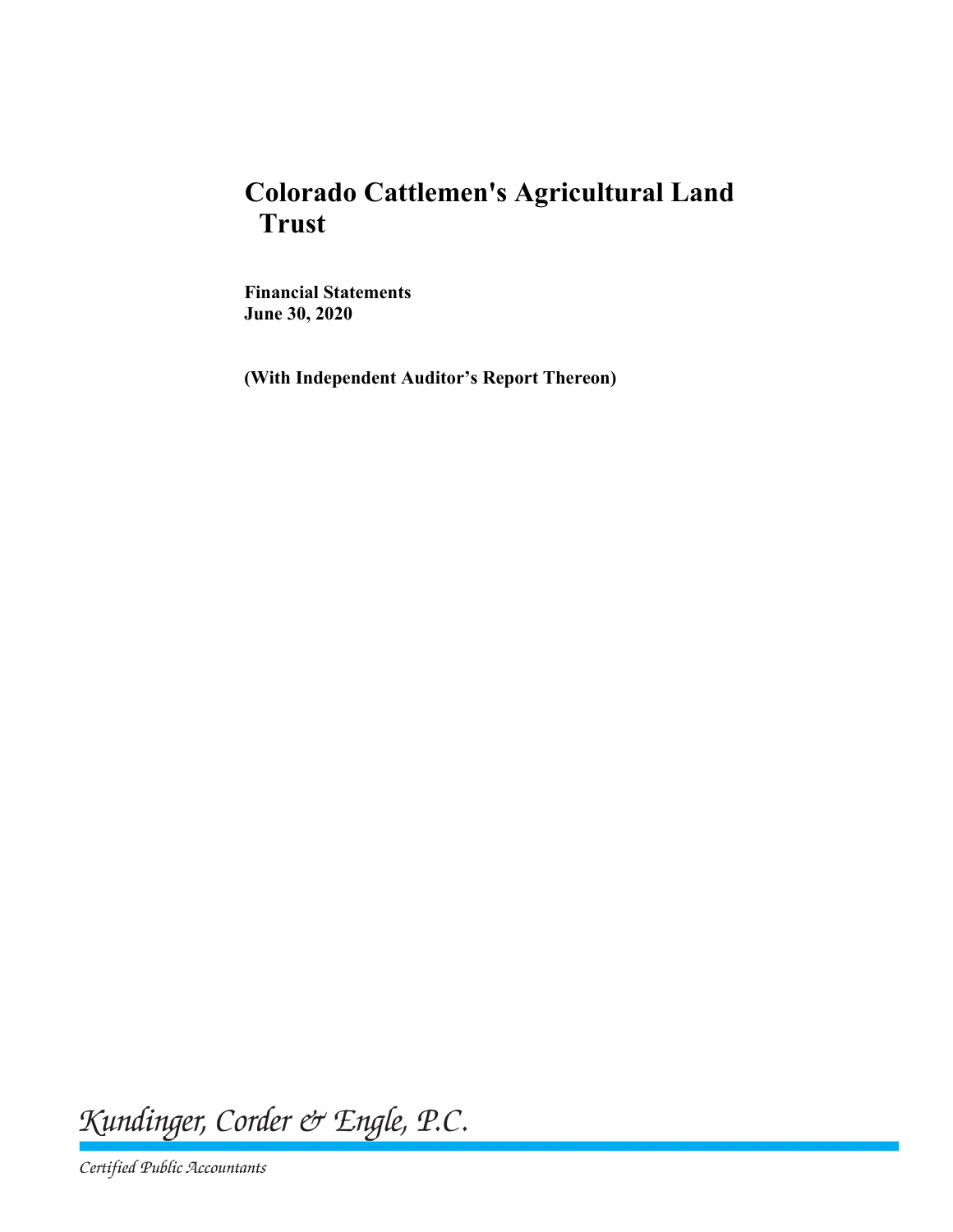Certified Public Accountants 475 Lincoln Street, Suite 200 Denver, Colorado 80203

Phone (303) 534-5953 Fax (303) 892-7776 www.kcedenver.com

## **Independent Auditor's Report**

**Board of Directors Colorado Cattlemen's Agricultural Land Trust**

#### **Report on the Financial Statements**

We have audited the accompanying financial statements of Colorado Cattlemen's Agricultural Land Trust (the Land Trust), which comprise the statement of financial position as of June 30, 2020, and the related statements of activities, functional expenses, and cash flows for the year then ended, and the related notes to the financial statements.

#### **Management's Responsibility for the Financial Statements**

Management is responsible for the preparation and fair presentation of these financial statements in accordance with accounting principles generally accepted in the United States of America; this includes the design, implementation, and maintenance of internal control relevant to the preparation and fair presentation of financial statements that are free from material misstatement, whether due to fraud or error.

#### **Auditor's Responsibility**

Our responsibility is to express an opinion on these financial statements based on our audit. We conducted our audit in accordance with auditing standards generally accepted in the United States of America. Those standards require that we plan and perform the audit to obtain reasonable assurance about whether the financial statements are free from material misstatement.

An audit involves performing procedures to obtain audit evidence about the amounts and disclosures in the financial statements. The procedures selected depend on the auditor's judgment, including the assessment of the risks of material misstatement of the financial statements, whether due to fraud or error. In making those risk assessments, the auditor considers internal control relevant to the entity's preparation and fair presentation of the financial statements in order to design audit procedures that are appropriate in the circumstances, but not for the purpose of expressing an opinion on the effectiveness of the entity's internal control. Accordingly, we express no such opinion. An audit also includes evaluating the appropriateness of accounting policies used and the reasonableness of significant accounting estimates made by management, as well as evaluating the overall presentation of the financial statements.

We believe that the audit evidence we have obtained is sufficient and appropriate to provide a basis for our audit opinion.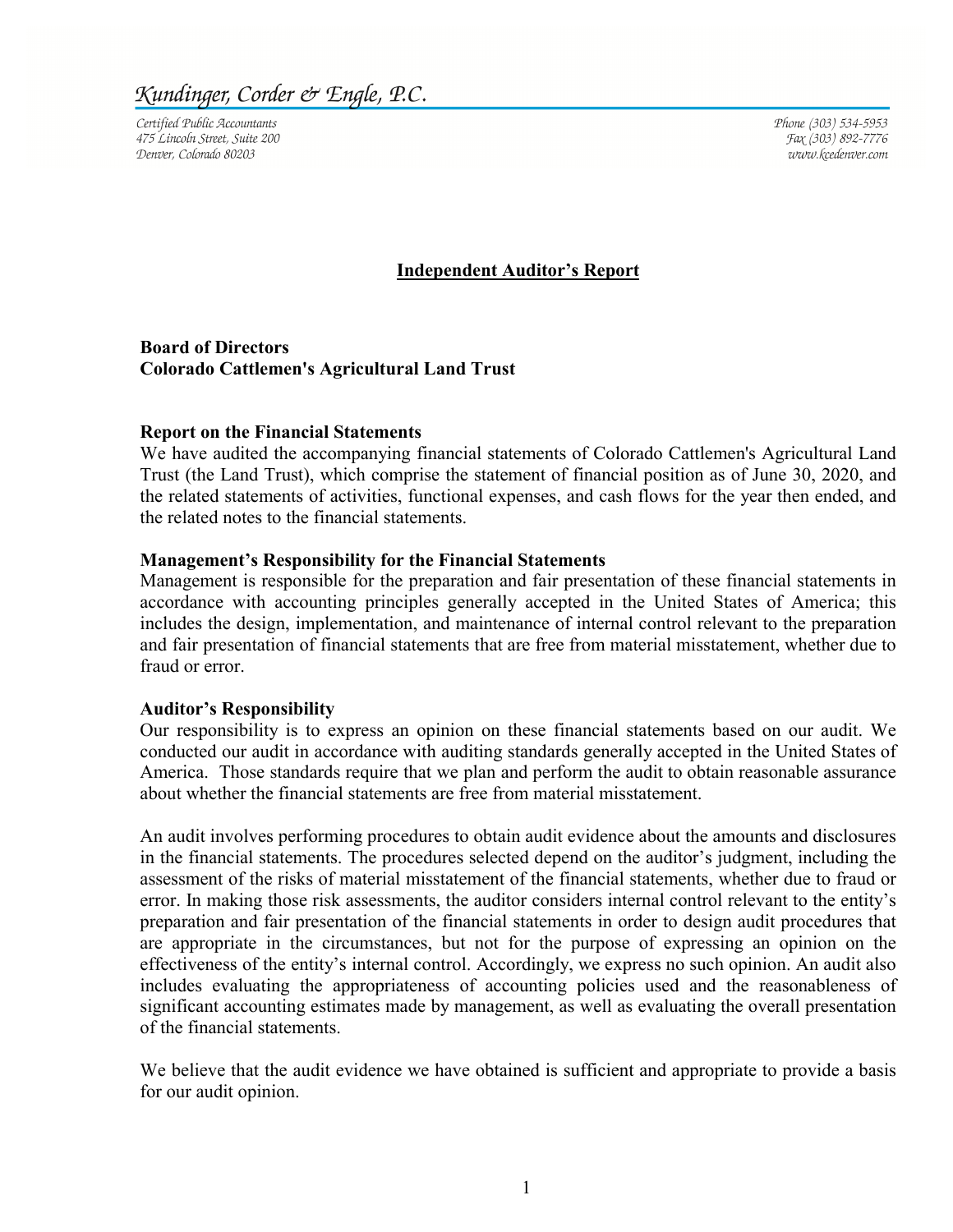## **Board of Directors Colorado Cattlemen's Agricultural Land Trust**

## **Opinion**

In our opinion, the financial statements referred to above present fairly, in all material respects, the financial position of Colorado Cattlemen's Agricultural Land Trust as of June 30, 2020, and the changes in its net assets and its cash flows for the year then ended in accordance with accounting principles generally accepted in the United States of America.

Kundinger, Cardia . Congle, P.C.

October 27, 2020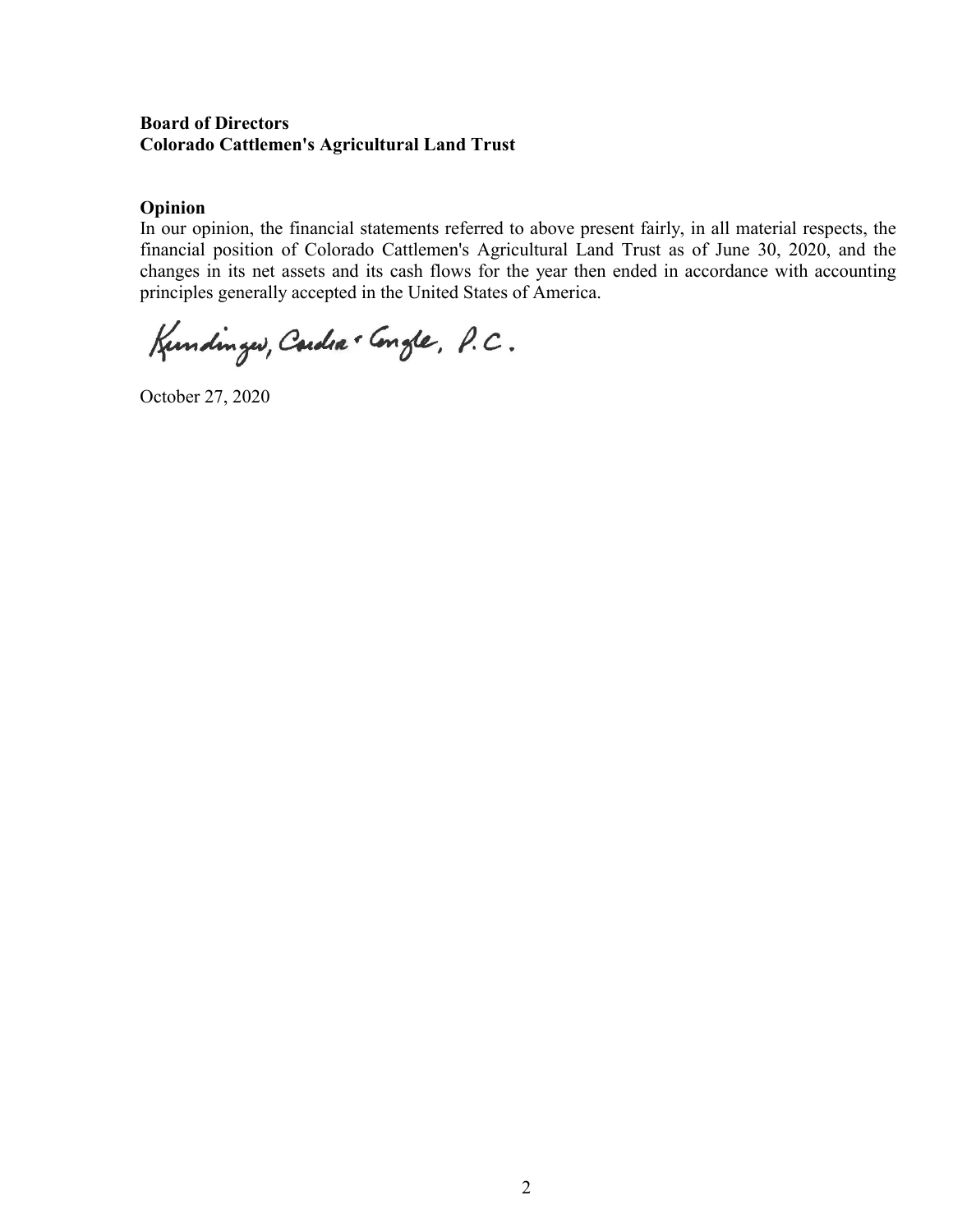## **Colorado Cattlemen's Agricultural Land Trust Statement of Financial Position June 30, 2020**

| <b>Assets</b>                             |               |            |
|-------------------------------------------|---------------|------------|
| Cash and cash equivalents                 | $\mathcal{S}$ | 1,101,447  |
| Contributions and grants receivable       |               | 80,410     |
| Prepaid expenses and other assets         |               | 34,966     |
| Loans receivable (note 8)                 |               | 15,908     |
| Investments (note 3)                      |               | 8,209,917  |
| Property and equipment, net (note 4)      |               | 646,360    |
| Total assets                              |               | 10,089,008 |
| <b>Liabilities and Net Assets</b>         |               |            |
| Liabilities                               |               |            |
| Accounts payable                          | $\mathcal{S}$ | 57,961     |
| <b>Accrued liabilities</b>                |               | 101,794    |
| Deferred revenue (note 5)                 |               | 57,805     |
| Paycheck Protection Program loan (note 6) |               | 129,000    |
| <b>Total liabilities</b>                  |               | 346,560    |
| Net assets (note 9)                       |               |            |
| Without donor restrictions                |               | 1,126,237  |
| With donor restrictions                   |               | 8,616,211  |
| Total net assets                          |               | 9,742,448  |
| Commitments (notes 7, 8 and 10)           |               |            |
| Total liabilities and net assets          |               | 10,089,008 |

See the accompanying notes to the financial statements.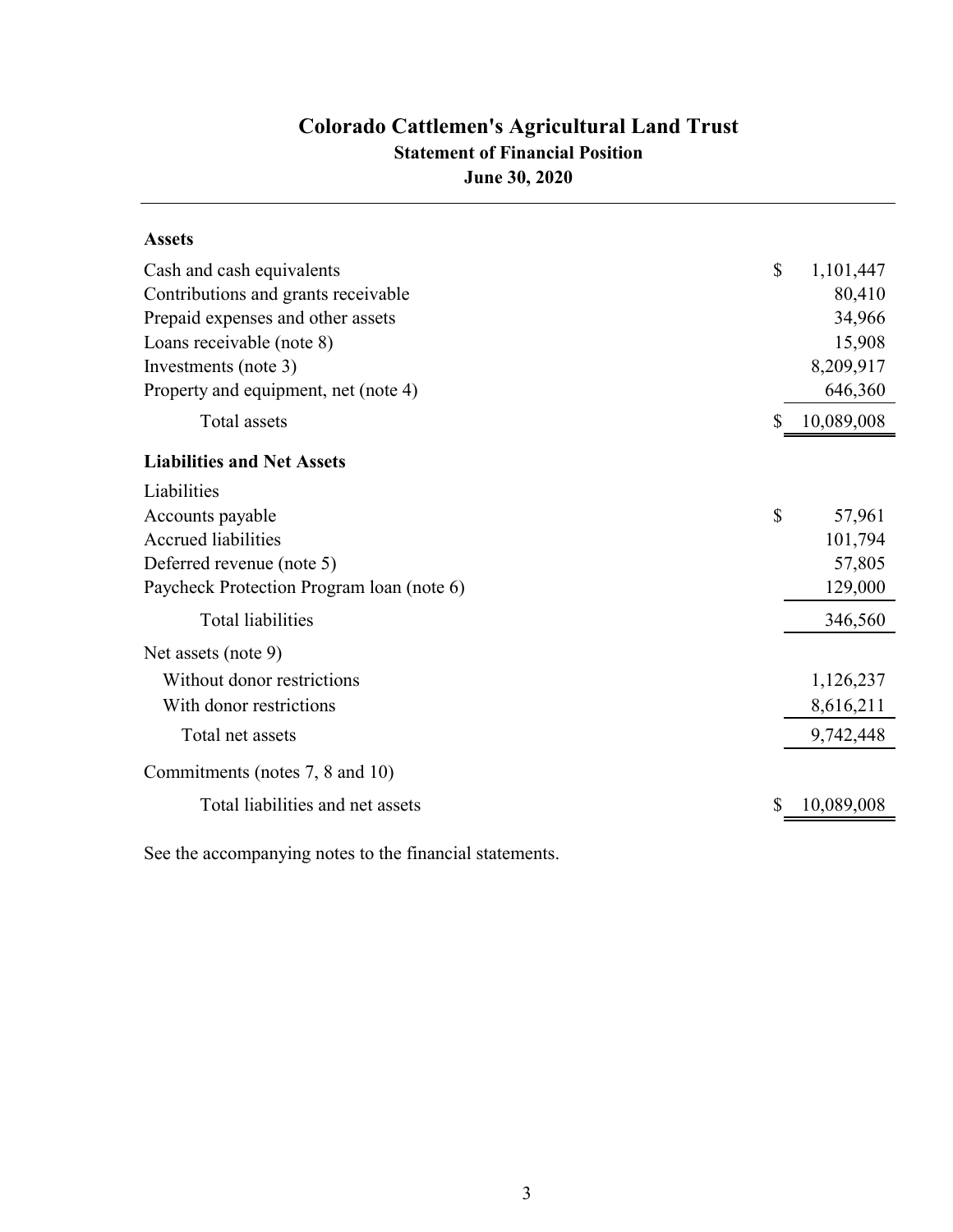## **Colorado Cattlemen's Agricultural Land Trust Statement of Activities Year Ended June 30, 2020**

|                                                | <b>Without Donor</b> | With Donor   |              |
|------------------------------------------------|----------------------|--------------|--------------|
|                                                | Restrictions         | Restrictions | Total        |
| <b>Operating activities</b>                    |                      |              |              |
| <b>Support and revenue</b>                     |                      |              |              |
| Contributions and grants                       | \$<br>415,674        | 537,107      | 952,781      |
| Grants for the purchase of conservation        |                      |              |              |
| easements:                                     |                      |              |              |
| Federal                                        | 833,000              |              | 833,000      |
| Non-federal                                    | 4,834,000            |              | 4,834,000    |
| Contributions of conservation easements        | 10,675,500           |              | 10,675,500   |
| Special events revenue                         | 164,934              |              | 164,934      |
| Less cost of direct benefits to donors         | (34,710)             |              | (34,710)     |
| Service fee income                             | 649,641              |              | 649,641      |
| Net assets released from restrictions (note 9) | 625,255              | (625, 255)   |              |
| Total support and revenue                      | 18,163,294           | (88, 148)    | 18,075,146   |
| <b>Expenses</b>                                |                      |              |              |
| Program services                               |                      |              |              |
| Conservation easements                         | 16,342,500           |              | 16,342,500   |
| Other conservation expenses                    | 799,394              |              | 799,394      |
| Total program services                         | 17,141,894           |              | 17, 141, 894 |
| Supporting services                            |                      |              |              |
| Management and general                         | 383,246              |              | 383,246      |
| Fundraising                                    | 195,201              |              | 195,201      |
| Total supporting services                      | 578,447              |              | 578,447      |
| Total expenses                                 | 17,720,341           |              | 17,720,341   |
| Change in net assets from operations           | 442,953              | (88, 148)    | 354,805      |
| <b>Non-operating activities</b>                |                      |              |              |
| Investment return                              | 3,299                | 96,801       | 100,100      |
| Donation of Yampa Valley Land                  |                      |              |              |
| Trust, Inc. (note 12)                          | 323,547              | 3,324,364    | 3,647,911    |
| Total non-operating activities                 | 326,846              | 3,421,165    | 3,748,011    |
| <b>Change in net assets</b>                    | 769,799              | 3,333,017    | 4,102,816    |
| Net assets, beginning of year                  | 356,438              | 5,283,194    | 5,639,632    |
| Net assets, end of year                        | \$<br>1,126,237      | 8,616,211    | 9,742,448    |
|                                                |                      |              |              |

See the accompanying notes to the financial statements.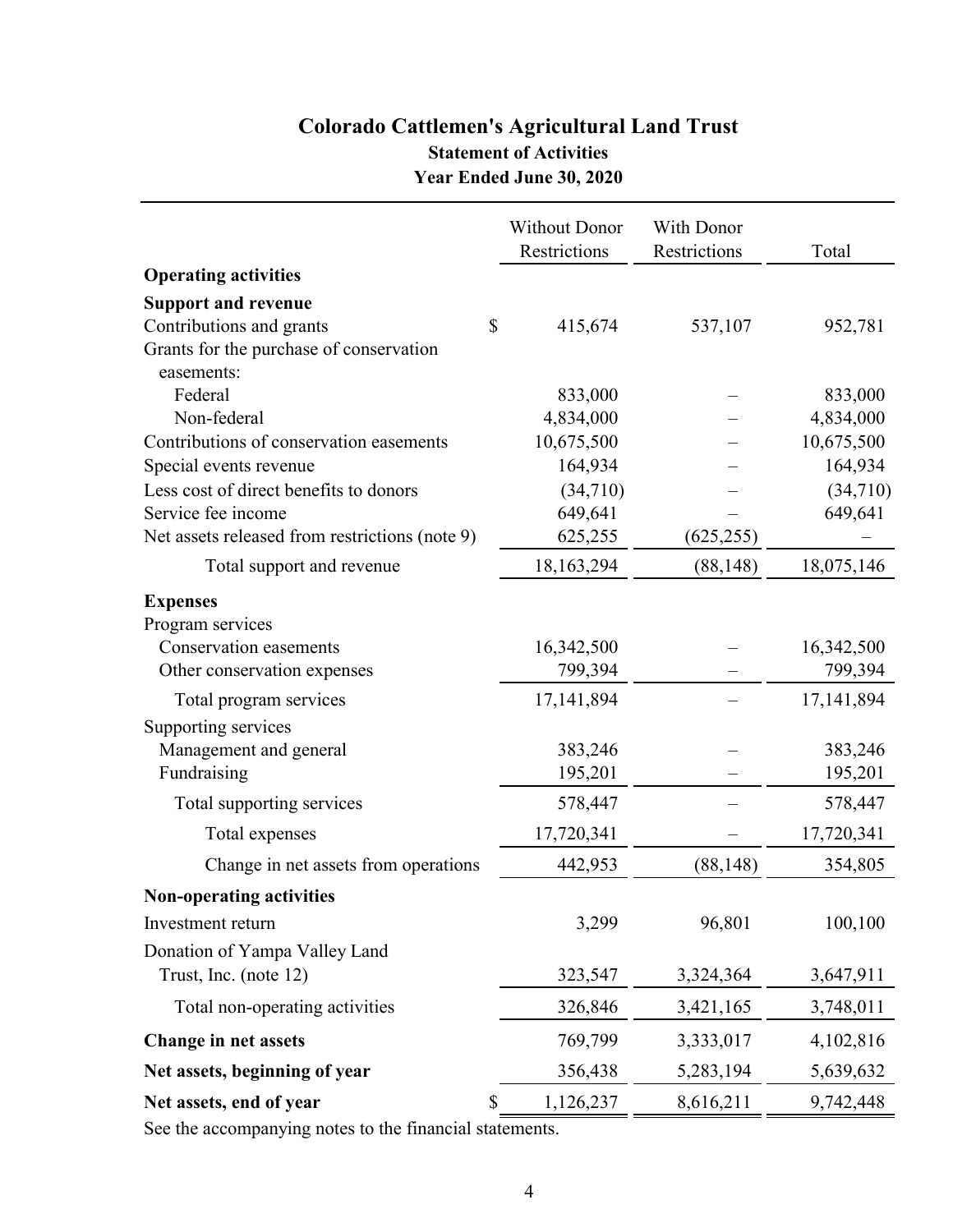## **Colorado Cattlemen's Agricultural Land Trust Statement of Functional Expenses Year Ended June 30, 2020**

|                                                                                                         | Program<br>services | Supporting services<br>Management<br>and<br>general | Fund<br>raising | Total<br>supporting<br>services | Total<br>expenses |
|---------------------------------------------------------------------------------------------------------|---------------------|-----------------------------------------------------|-----------------|---------------------------------|-------------------|
| Conservation easements                                                                                  | \$16,342,500        |                                                     |                 |                                 | 16,342,500        |
| Salaries, employee benefits,                                                                            |                     |                                                     |                 |                                 |                   |
| and payroll taxes                                                                                       | 344,202             | 281,731                                             | 87,360          | 369,091                         | 713,293           |
| Project and stewardship expense                                                                         | 185,922             |                                                     |                 |                                 | 185,922           |
| Information technology                                                                                  | 97,165              | 12,781                                              | 29,657          | 42,438                          | 139,603           |
| Professional fees                                                                                       | 31,456              | 33,976                                              | 4,919           | 38,895                          | 70,351            |
| Printing and publications                                                                               | 23,639              |                                                     | 24,713          | 24,713                          | 48,352            |
| Insurance                                                                                               | 32,350              | 8,118                                               | 2,018           | 10,136                          | 42,486            |
| Special events expense                                                                                  |                     |                                                     | 38,133          | 38,133                          | 38,133            |
| Marketing expense                                                                                       |                     |                                                     | 27,000          | 27,000                          | 27,000            |
| Public policy                                                                                           | 20,070              |                                                     |                 |                                 | 20,070            |
| Occupancy                                                                                               | 9,439               | 7,818                                               | 2,700           | 10,518                          | 19,957            |
| Fellows program                                                                                         | 4,911               | 12,260                                              | 2,213           | 14,473                          | 19,384            |
| Office expenses                                                                                         | 965                 | 10,640                                              | 5,810           | 16,450                          | 17,415            |
| Depreciation                                                                                            | 9,773               | 4,368                                               | 1,508           | 5,876                           | 15,649            |
| Conferences, meetings, and                                                                              |                     |                                                     |                 |                                 |                   |
| training                                                                                                | 11,956              | 2,072                                               |                 | 2,072                           | 14,028            |
| Travel and meals                                                                                        | 7,750               | 3,146                                               | 1,163           | 4,309                           | 12,059            |
| Miscellaneous                                                                                           | 6,057               | 2,734                                               | 1,474           | 4,208                           | 10,265            |
| Certification/accreditation                                                                             | 9,392               |                                                     |                 |                                 | 9,392             |
| Dues and subscriptions                                                                                  | 4,347               | 3,602                                               | 1,243           | 4,845                           | 9,192             |
| Total functional expenses                                                                               | 17,141,894          | 383,246                                             | 229,911         | 613,157                         | 17,755,051        |
| Less expenses included with revenue<br>in the statement of activities:<br>Special events direct benefit |                     |                                                     |                 |                                 |                   |
| to donors                                                                                               |                     |                                                     | (34,710)        | (34,710)                        | (34,710)          |
|                                                                                                         |                     |                                                     |                 |                                 |                   |
| Total expenses                                                                                          | \$17,141,894        | 383,246                                             | 195,201         | 578,447                         | 17,720,341        |

See the accompanying notes to the financial statements.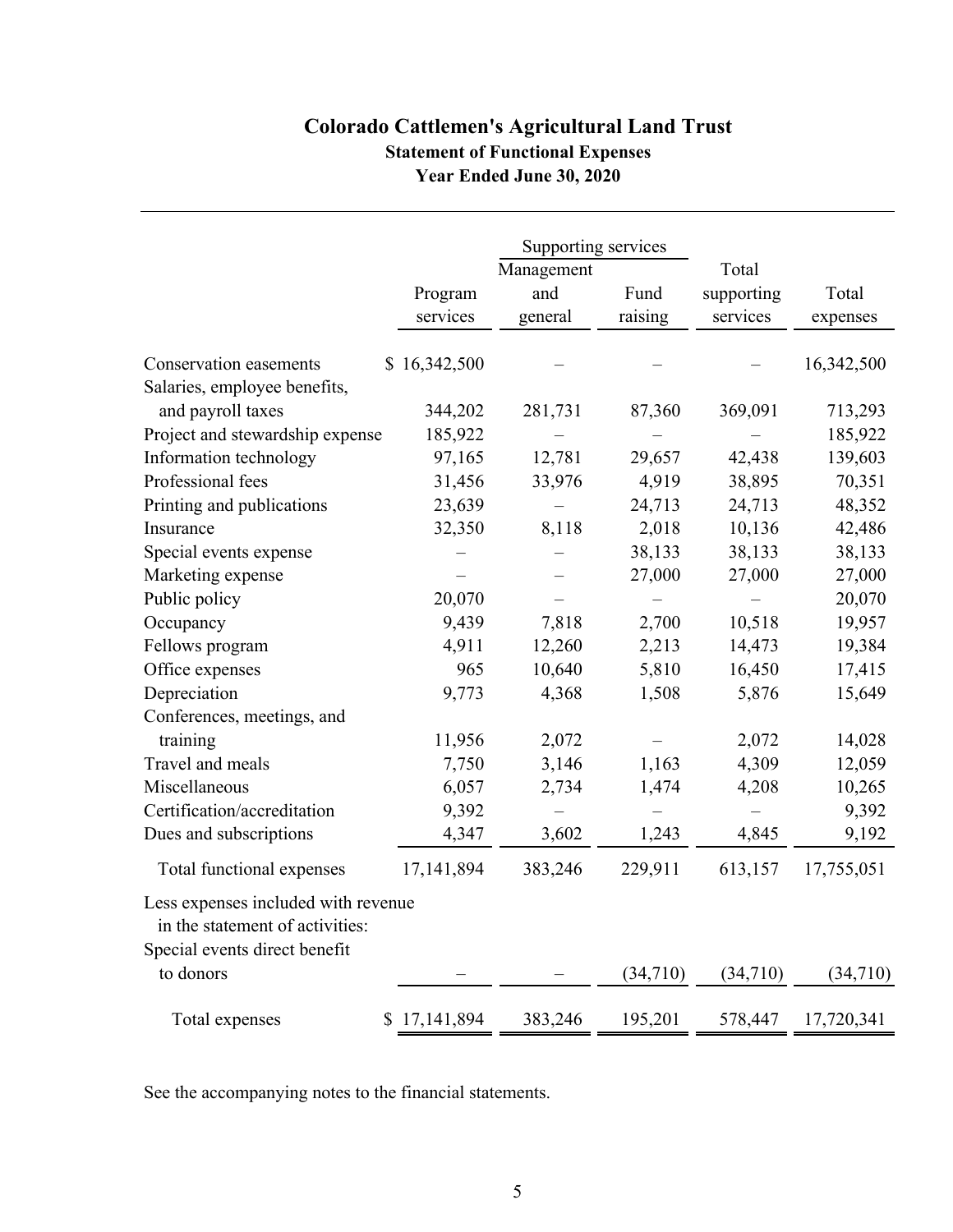## **Year Ended June 30, 2020 Statement of Cash Flows Colorado Cattlemen's Agricultural Land Trust**

| <b>Cash flows from operating activities</b>                                                                                                                                               |                 |
|-------------------------------------------------------------------------------------------------------------------------------------------------------------------------------------------|-----------------|
| Change in net assets                                                                                                                                                                      | \$<br>4,102,816 |
| Adjustments to reconcile change in net assets to net cash                                                                                                                                 |                 |
| used in operating activities                                                                                                                                                              |                 |
| Donation of Yampa Valley Land Trust, Inc.                                                                                                                                                 | (3,647,911)     |
| Depreciation                                                                                                                                                                              | 15,649          |
| Contributions restricted for long-term purposes                                                                                                                                           | (238, 667)      |
| Investment income on contributions restricted for long-term purposes                                                                                                                      | (141, 184)      |
| Net realized and unrealized losses on investments                                                                                                                                         | 68,669          |
| Loss on disposal of property and equipment                                                                                                                                                | 529             |
| Increase in operating assets                                                                                                                                                              |                 |
| Contributions and grants receivable                                                                                                                                                       | (15, 846)       |
| Prepaid expenses and other assets                                                                                                                                                         | (44)            |
| Increase (decrease) in operating liabilities                                                                                                                                              |                 |
| Accounts payable and accrued liabilities                                                                                                                                                  | 79,809          |
| Deferred revenue                                                                                                                                                                          | (61, 114)       |
| Net cash provided by operating activities                                                                                                                                                 | 162,706         |
| <b>Cash flows from investing activities</b>                                                                                                                                               |                 |
| Loan repayments, net                                                                                                                                                                      | 35,732          |
| Net purchases of investments                                                                                                                                                              | (292, 407)      |
| Cash received with the donation of Yampa Valley Land Trust, Inc.                                                                                                                          | 4,345           |
| Net cash used in investing activities                                                                                                                                                     | (252, 330)      |
| <b>Cash flows from financing activities</b>                                                                                                                                               |                 |
| Contributions restricted for long-term purposes                                                                                                                                           | 238,667         |
| Investment income on contributions restricted for long-term purposes                                                                                                                      | 141,184         |
| Proceeds from Paycheck Protection Program loan                                                                                                                                            | 129,000         |
| Net cash provided by financing activities                                                                                                                                                 | 508,851         |
| Net change in cash and cash equivalents                                                                                                                                                   | 419,227         |
| Cash and cash equivalents, beginning of year                                                                                                                                              | 682,220         |
| Cash and cash equivalents, end of year                                                                                                                                                    | 1,101,447       |
| Supplemental cash flow information<br>Noncash investing activities<br>Noncash assets received and liabilities assumed with the donation of<br>Yampa Valley Land Trust, Inc. (see note 12) | \$<br>3,643,566 |
|                                                                                                                                                                                           |                 |
| See the accompanying notes to the financial statements.                                                                                                                                   |                 |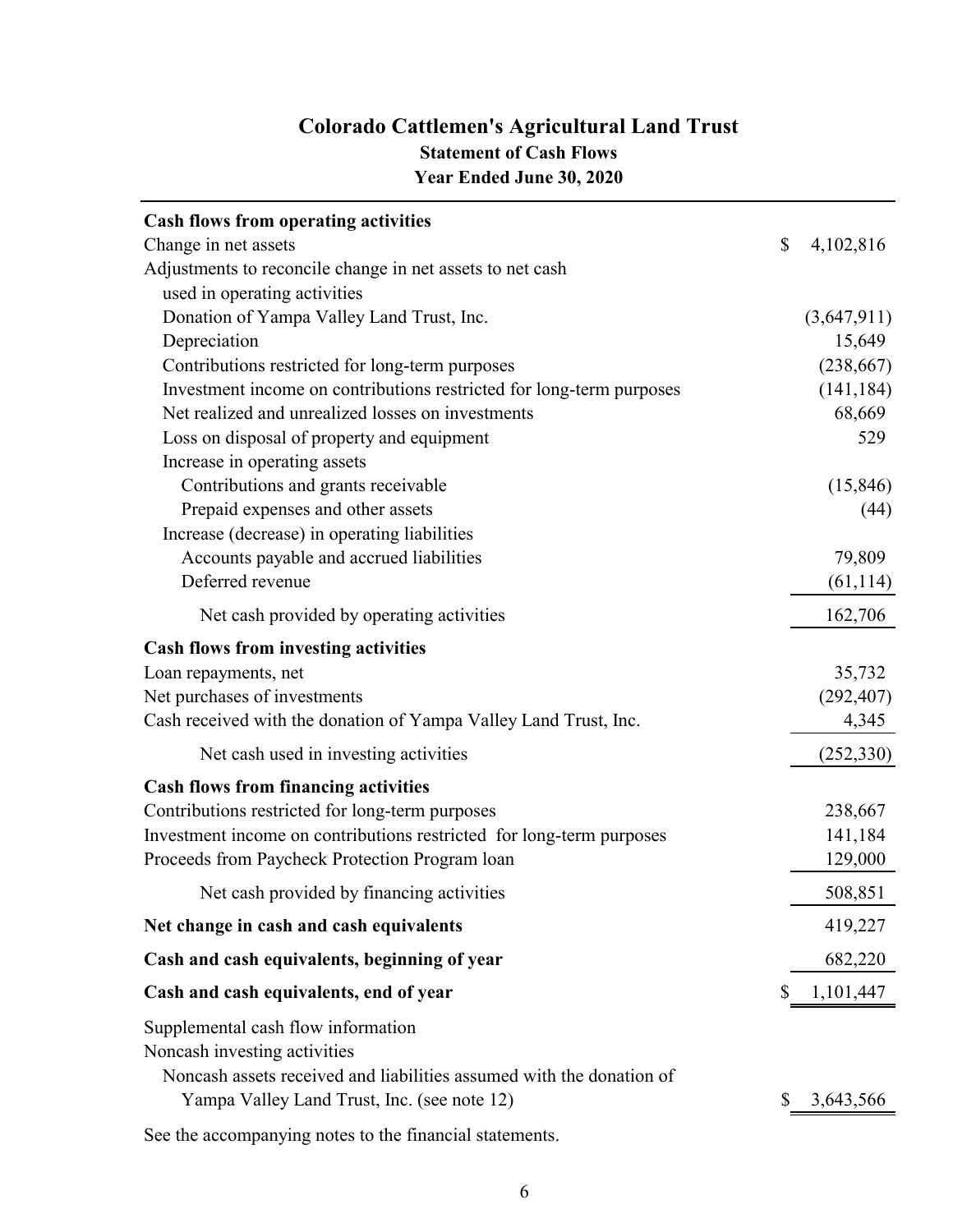#### **Notes to Financial Statements**

### **(1) Summary of Significant Accounting Policies**

#### **(a) Organization**

Colorado Cattlemen's Agricultural Land Trust (the Land Trust) was established in 1995 to conserve Colorado's western heritage and working landscapes for the benefit of future generations. Support for the Land Trust's activities generally comes from individual donor contributions, private and government grants, and service fees.

On September 13, 2019, the Land Trust formed Yampa Valley Land Trust, LLC (the LLC), a single member limited liability company with the Land Trust as its sole member. The Land Trust has determined that the LLC is a disregarded entity for federal income tax purposes and is treated in the same manner as a branch or division of the single member.

#### **(b) Basis of Accounting**

The accompanying financial statements of the Land Trust have been prepared on the accrual basis of accounting and, accordingly, reflect all significant receivables, payables and other liabilities.

#### **(c) Financial Statement Presentation**

The Land Trust is required to present information regarding its financial position and activities according to the following net asset classifications:

**Net assets without donor restrictions:** Net assets that are not subject to donorimposed restrictions and may be expended for any purpose in performing the primary objectives of the Land Trust. These net assets may be used at the discretion of the Land Trust's management and the board of directors.

**Net assets with donor restrictions:** Net assets subject to stipulations imposed by donors, and grantors. Some donor restrictions are temporary in nature; those restrictions will be met by actions of the Land Trust or by the passage of time. Other donor restrictions are perpetual in nature, where by the donor has stipulated the funds be maintained in perpetuity.

### **(d) Measure of Operations**

The statement of activities reports all changes in net assets, including changes in net assets from operating and nonoperating activities. Operating activities consist of those items attributable to the Land Trust's ongoing easement activities, contributions, grants, special events and service fee income. Nonoperating activities are limited to resources that generate return from investments and other activities considered to be of a more unusual or nonrecurring nature.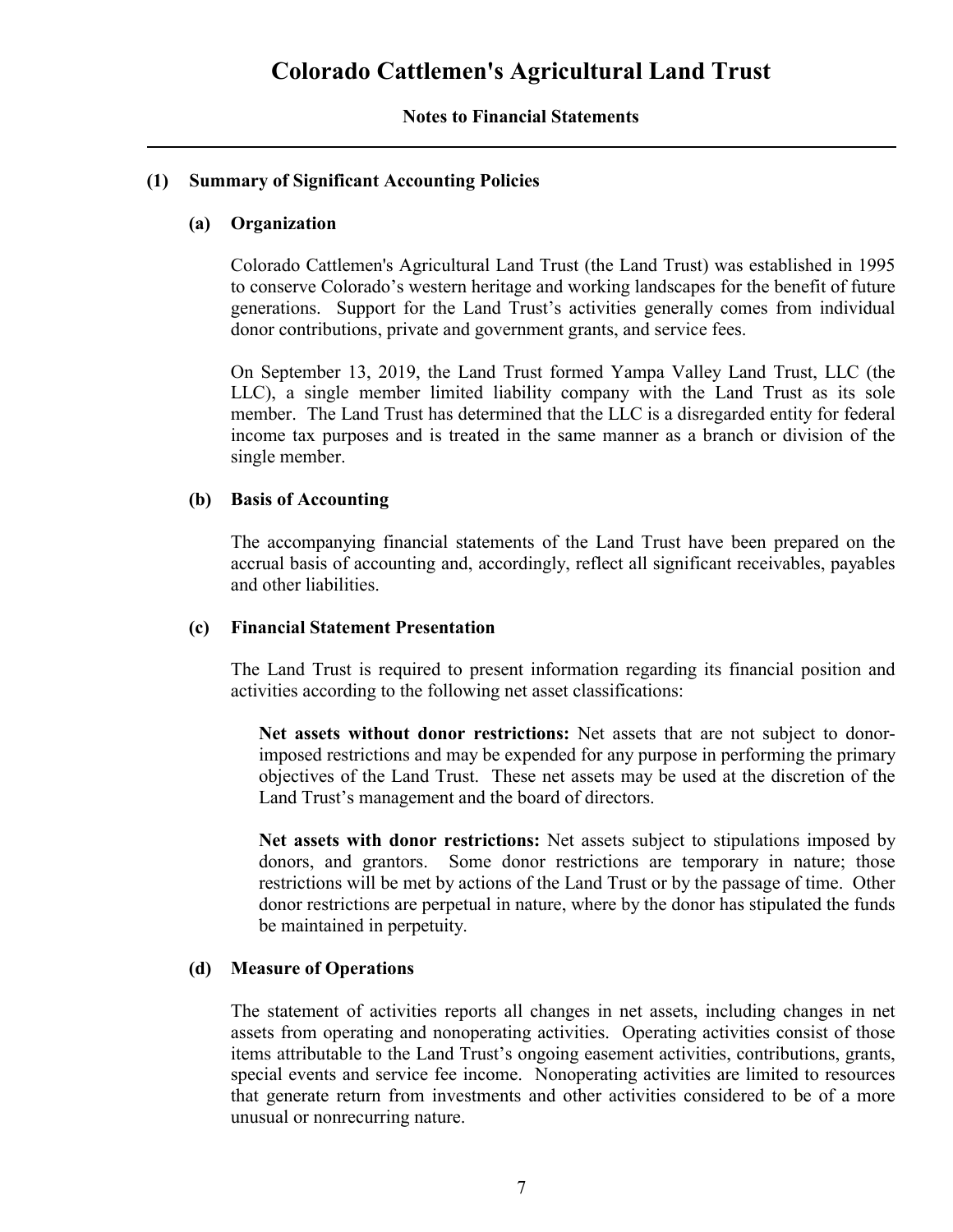## **(1) Summary of Significant Accounting Policies, Continued**

## **(e) Cash and Cash Equivalents**

The Land Trust considers all highly liquid investments with an initial maturity of three months or less, and which are not held by investment managers as part of an investment portfolio, to be cash equivalents.

## **(f) Concentrations of Credit Risk**

Financial instruments which potentially subject the Land Trust to concentrations of credit risk consist of cash and cash equivalents, investments, and contributions and grants receivable. The Land Trust places its cash and cash equivalents with creditworthy, high quality financial institutions. At times during the year, a portion of the Land Trust's cash deposits may not be insured by the FDIC or related entity.

The Land Trust has significant investments in stocks, bonds, mutual funds and money market accounts and is therefore subject to concentrations of credit risk. Investments are made and monitored by the management of the Land Trust pursuant to an investment policy established by the Board of Directors. Though the market values of investments are subject to fluctuation on a year-to-year basis, management believes that the investment policy is prudent for the long-term welfare of the Land Trust.

Credit risk with respect to contributions and grants receivable is limited due to the credit worthiness of the entities that comprise the contributor base.

The Land Trust generally receives a significant amount of support from the U.S. Department of Agriculture, and is reliant on tax incentives provided at the state level for landowners. The Land Trust is also dependent on the services of qualified appraisers in order to complete conservation easement transactions. A decrease in grants from the Department of Agriculture, a change in the current state tax incentives, or changes to regulation of appraisers could all have an adverse impact on the Land Trust's operations.

### **(g) Investments**

Investments are recorded at cost, if purchased, or at fair value, if donated. Thereafter, investments are reported at their fair values in the statement of financial position. Fair value is more fully discussed below. Management is responsible for the fair value measurement of investments reported in the financial statements and believes that the reported values are reasonable.

Investment return consists of the Land Trust's share of any interest, dividends, capital gains and losses generated from investments, as well as the change in fair value of the investments. Gains and losses attributable to investments are realized and reported upon a sale or disposition of the investment. Unrealized gains and losses are included in the change in net assets in the statement of activities.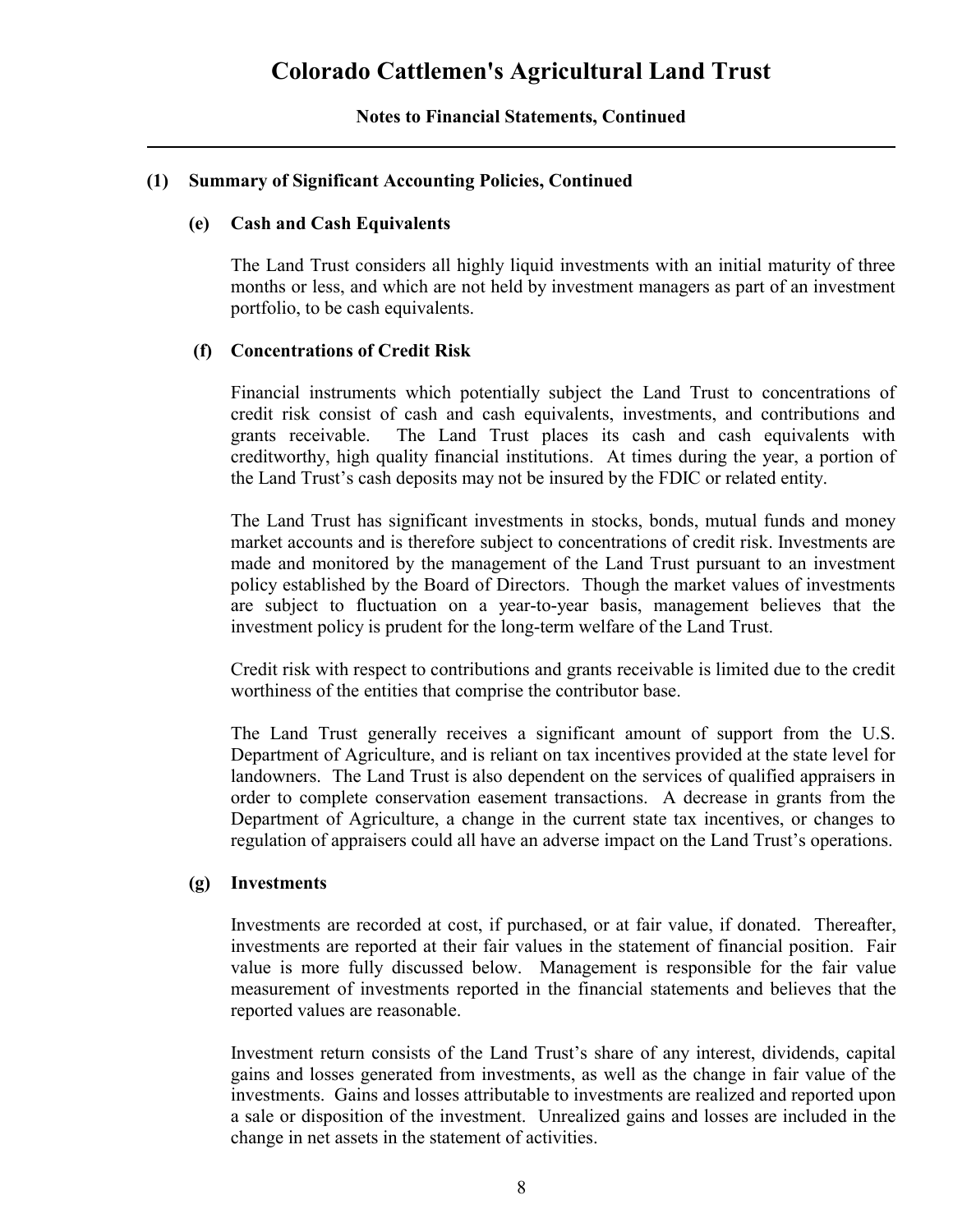## **(1) Summary of Significant Accounting Policies, Continued**

### **(h) Fair Value Measurements**

Fair value is defined as the price that would be received to sell an asset or paid to transfer a liability in an orderly transaction between market participants at the measurement date. Generally accepted accounting principles in the U.S. establishes a fair value hierarchy that prioritizes investments based on the assumptions market participants would use when pricing an asset. The fair value hierarchy gives the highest priority to quoted prices in active markets (observable inputs) and the lowest priority to an entity's assumptions (unobservable inputs).

Assets are grouped at fair value in three levels based on the markets in which the assets and liabilities are traded and the reliability of the assumptions used to determine fair value. These levels are:

- Level 1 Unadjusted quoted market prices for identical assets or liabilities in active markets as of the measurement date.
- Level 2 Inputs other than quoted market prices that are observable for the asset/liability, either directly or indirectly.
- Level 3 Unobservable inputs that cannot be corroborated by observable market data.

In certain cases, the inputs used to measure fair value may fall into different levels of the fair value hierarchy. In such cases, an investment's level within the fair value hierarchy is based on the lowest level of input that is significant to the fair value measurement. These classifications (Level 1, 2 and 3) are intended to reflect the observability of inputs used in the valuation of investments and are not necessarily an indication of risk or liquidity.

### **(i) Property and Equipment**

Property and equipment are stated at cost or, if donated, at the approximate fair market value at the date of donation. Depreciation is computed using the straight-line method over the estimated useful lives of the assets ranging from five to seven years. The Land Trust capitalizes all property and equipment with a useful life of more than one year and a cost greater than or equal to \$2,500.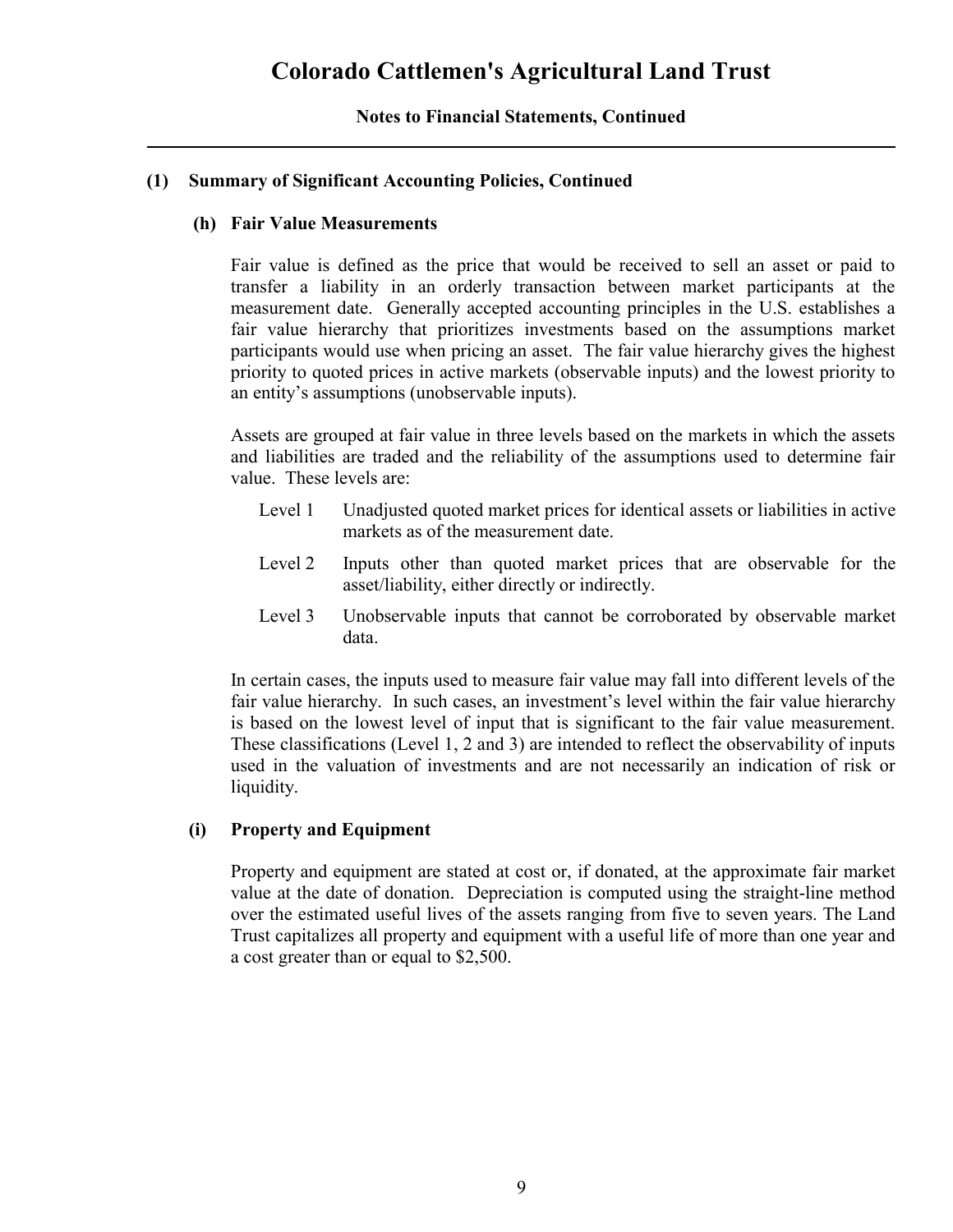## **(1) Summary of Significant Accounting Policies, Continued**

## **(j) Conservation Easements**

The Land Trust receives gifts of conservation easements and grants toward the purchase of conservation easements. The easements contain numerous restrictions over the use and development of land, which is not owned by the Land Trust. The value of donated conservation easements is based on the appraised value as determined by an independent appraiser. Easements are recorded as revenue when they are received and an expense is recorded for an equal amount whether the easement is held by the Land Trust or transferred to an eligible entity. Grants received for the purchase of conservation easements are recorded as revenue and as a conservation easement expense when the easement is purchased.

The Land Trust monitors activities on the land and enforces restrictions contained in both donated and purchased conservation easements. The value of the easements is not reflected in the statement of financial position because the easements have no economic value to the Land Trust.

### **(k) Revenue Recognition**

### Contributions and Grants

Contributions and grants are recognized when cash, securities or other assets, and unconditional promises to give are received. Conditional promises to give, that is, those with a measurable performance barrier, and a right of return, are not recognized until the conditions on which they depend are substantially met. Should the Land Trust substantially meet the conditions in the same period that the contribution was received, and barring any further donor-imposed restrictions, the Land Trust has elected to recognize the revenue in net assets without donor restrictions. Payments received in advance of conditions being met are recorded as refundable advances in the statement of financial position.

The Land Trust does not record contributions and grants committed to the purchase of conservation easements and completion of conservation projects until the easements are purchased or projects completed. Contributions and grants committed to future conservation easements and projects, which have not been recorded at June 30, 2020, total \$9,871,002. Cash received under these contributions and grants is reported as deferred revenue until the conservation easement project is complete.

Contributions and grants received are recorded as net assets without donor restrictions or net assets with donor restrictions, depending on the existence and/or nature of any donor-imposed restrictions. When a restriction expires (that is, when a stipulated time restriction ends or purpose restriction is accomplished), net assets with donor restrictions are reclassified to net assets without donor restrictions and reported in the statement of activities as net assets released from restrictions.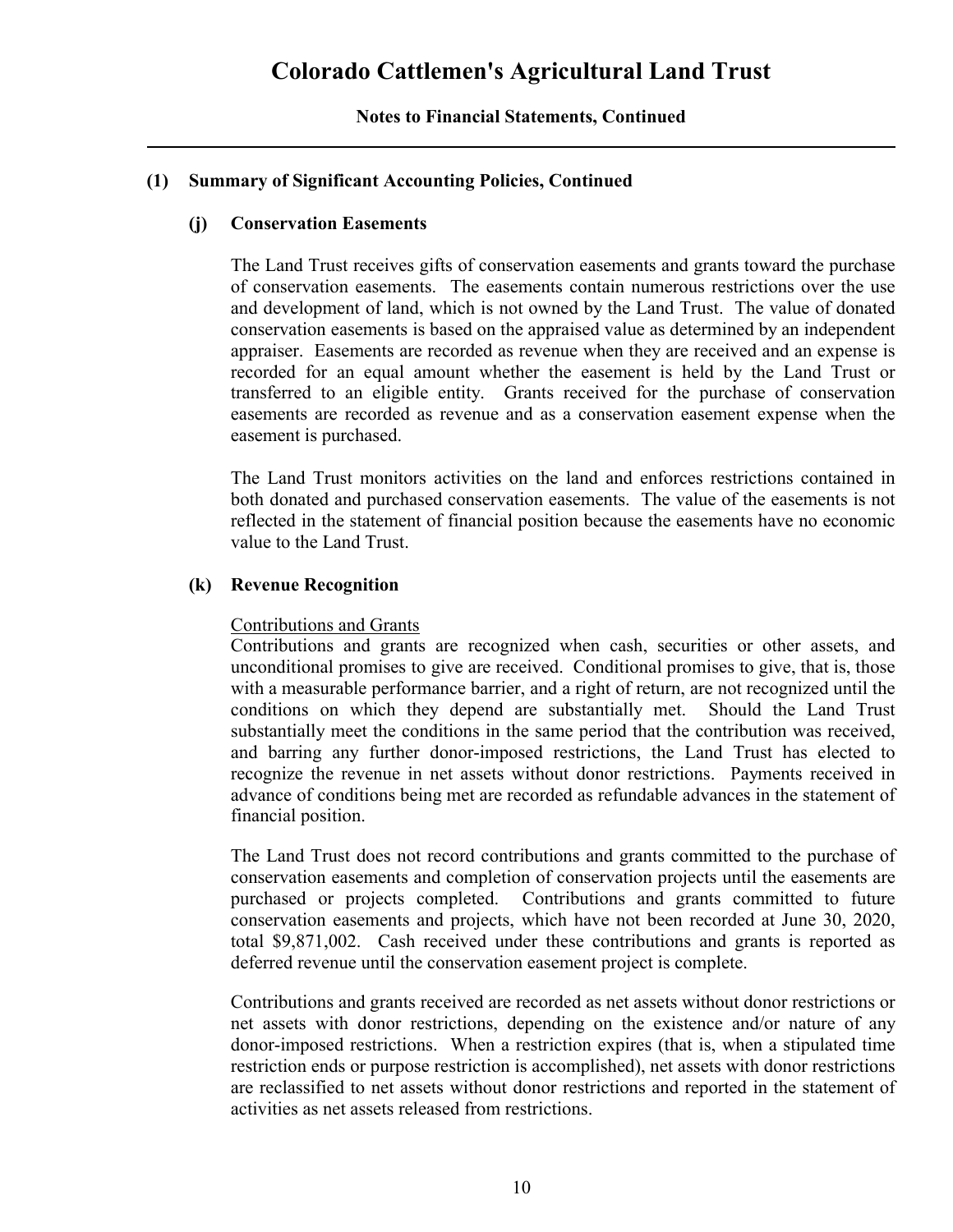# **Colorado Cattlemen's Agricultural Land Trust**

#### **Notes to Financial Statements, Continued**

#### **(1) Summary of Significant Accounting Policies, Continued**

#### **(k) Revenue Recognition, Continued**

#### Contributions and Grants (Continued)

Contributions and grants receivable are recorded at net realizable value if expected to be collected in one year and at fair value if expected to be collected in more than one year. Management uses the direct write-off method to recognize bad debt expense on uncollectible amounts.

#### Special events revenue

Special events revenue consists of ticket sales and sponsorships for various special events. Ticket sales and sponsorships may be received in advance of the event taking place and are recorded as deferred revenue. These amounts are recorded as revenue the day the event takes place.

#### Service fee income

Service fee income mainly consists of fees from services provided by the Land Trust in connection with a conservation easement project. These fees are recognized when the easement is purchased or project is completed. Occasionally, the Land Trust receives settlement income from easement violations. Revenue is recognized from settlements when the cash is received as there is uncertainty as to the receipt of the funds and the specific amount that will be received.

#### **(l) Donated Goods and Services**

Donated conservation easements are recorded at fair value. Donated goods and services are recorded as contributions and corresponding expenses at their estimated fair values at the date of donation, or capitalized if they meet the capitalization criteria. Donated auction items are recorded at the cash sales price at the time of sale and included in special event revenue. Many individuals volunteer their time and perform a variety of tasks that assist the Land Trust in its programs and general operations. These services are not recognized in the financial statements because they do not meet the criteria for recognition under generally accepted accounting principles.

#### **(m) Functional Expenses**

The costs of providing program and supporting services have been summarized on a functional basis in the accompanying statements of functional expenses. The Land Trust incurs expenses that directly relate to, and can be assigned to, a specific program or supporting activity. The Land Trust also conducts a number of activities which benefit both its program objectives as well as supporting services (i.e. fundraising and management and general activities). These costs, which are not specifically attributable to a specific program or supporting activity, are allocated by management on a consistent basis among program and supporting services benefited, based on either financial or nonfinancial data, such as headcount, square-footage, or estimates of time and effort incurred by personnel.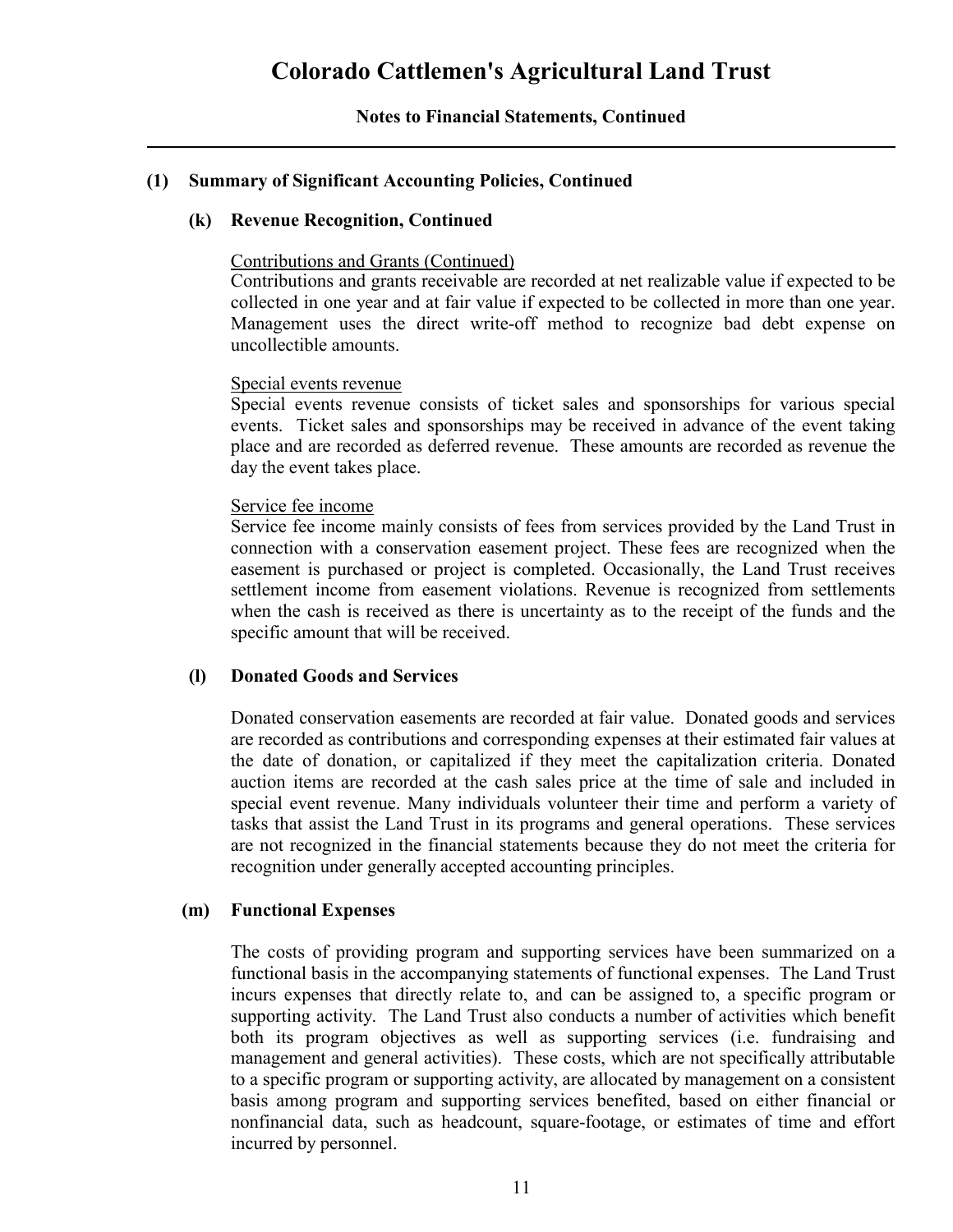## **(1) Summary of Significant Accounting Policies, Continued**

#### **(n) Estimates**

The preparation of financial statements in conformity with generally accepted accounting principles requires management to make estimates and assumptions that affect the reported amounts of assets and liabilities and disclosures of contingent assets and liabilities at the date of the financial statements, and the reported amounts of revenues and expenses during the reporting period. Actual results could differ from those estimates.

### **(o) Income Tax Status**

The Land Trust is exempt from federal income taxes under Section  $501(c)(3)$  of the Internal Revenue Code and qualifies for the charitable contribution deduction. However, income from activities not directly related to the Land Trust's tax-exempt purpose is subject to taxation as unrelated business income. There was no unrelated business income during the year ended June 30, 2020.

Management is required to evaluate tax positions taken by the Land Trust and recognize a tax liability (or asset) if the Land Trust has taken an uncertain position that more likely than not would not be sustained upon examination by taxing authorities. The Land Trust has analyzed the tax positions taken or expected to be taken that would require recognition of a liability (or asset) or disclosure in the financial statements and determined there are none. The Land Trust is subject to routine audits by taxing jurisdictions; however, there are currently no audits for any tax periods in progress. The three previous tax years remain subject to examination.

### **(p) Subsequent Events**

The Land Trust has evaluated subsequent events through October 27, 2020, the date the financial statements were available to be issued. Although the effects of the COVID-19 pandemic are continuing beyond the date of the financial statements, management does not anticipate significant adverse effects on the operations of the Land Trust during fiscal year 2020-2021. Management and the Board of Directors continue to monitor the situation and are making the changes necessary to ensure the health and safety of its employees and donors.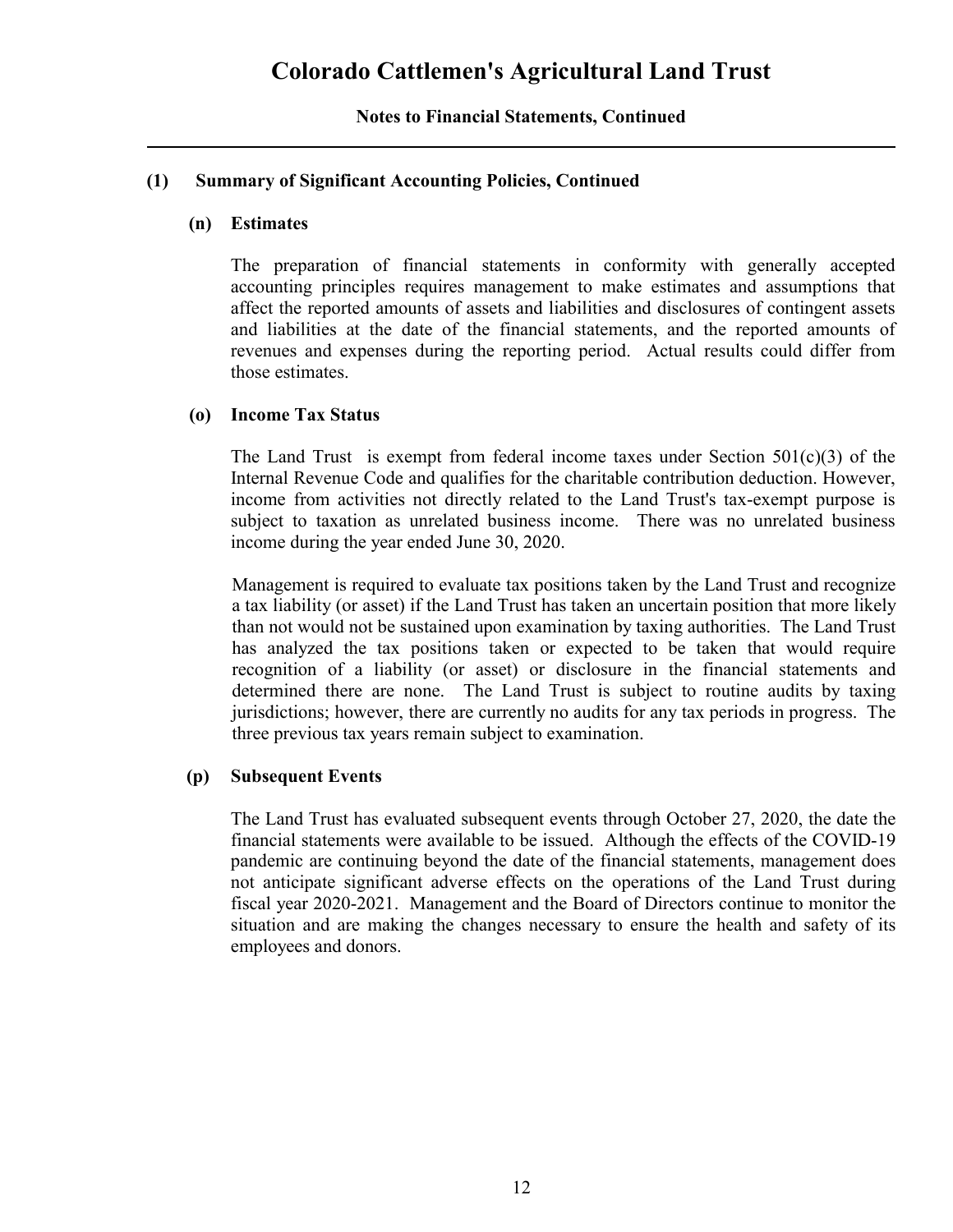# **Colorado Cattlemen's Agricultural Land Trust**

#### **Notes to Financial Statements, Continued**

### **(1) Summary of Significant Accounting Policies, Continued**

#### **(q) New Accounting Pronouncements**

During 2020, the Land Trust adopted Accounting Standards Update (ASU) No. 2018-08, *Not-for-Profit Entities (Topic 958) – Clarifying the Scope and Accounting Guidance for Contributions Received and Contributions Made.* This standard assists entities in evaluating whether transactions should be accounted for as contributions or exchange transactions and determining whether a contribution is conditional. The provisions of ASU No. 2018-08 have been implemented in the accompanying financial statements under a modified prospective basis. Accordingly, there is no effect on net assets in connection with the implementation of ASU No. 2018-08.

During 2020, the Land Trust adopted Accounting Standards Update (ASU) No. 2014-09, *Revenue from Contracts with Customers (Topic 606),* using the modified retrospective method. The update supersedes the revenue recognition requirements in *Revenue Recognition (Topic 605)* and requires entities to recognize revenue to depict the transfer of promised goods or services to customers in an amount that reflects the considerations to which the entity expects to be entitled in exchange for those goods or services. Additionally, this guidance requires that entities disclose the nature, amount, timing, and uncertainty of revenue and cash flows arising from contracts with customers. Analysis of various provisions of this standard resulted in no significant changes in the way the Land Trust recognized revenue and, therefore, no cumulative adjustments to beginning net assets was required as a result of adoption. The presentation and disclosure of revenue has been enhanced in accordance with the standard.

#### **(2) Availability and Liquidity of Financial Assets**

The following represents the Land Trust's financial assets as of June 30, 2020:

| Financial assets at year end                                         |             |
|----------------------------------------------------------------------|-------------|
| Cash and cash equivalents                                            | \$1,101,447 |
| Contributions and grants receivable                                  | 80,410      |
| Loans receivable                                                     | 15,908      |
| Investments                                                          | 8,209,917   |
| Total financial assets                                               | 9,407,682   |
| Less amounts not available to be used within one year                |             |
| Net assets with donor restrictions                                   | 8,616,211   |
| Less endowment funds to be appropriated within one year              | (286,000)   |
| Less net assets with purpose restrictions expected to be             |             |
| met in one year                                                      | (168,080)   |
| Board designated funds requiring board approval for expenditure      | 1,083,729   |
|                                                                      | 9,245,860   |
| Financial assets available to meet general and specific expenditures |             |
| over the next twelve months                                          |             |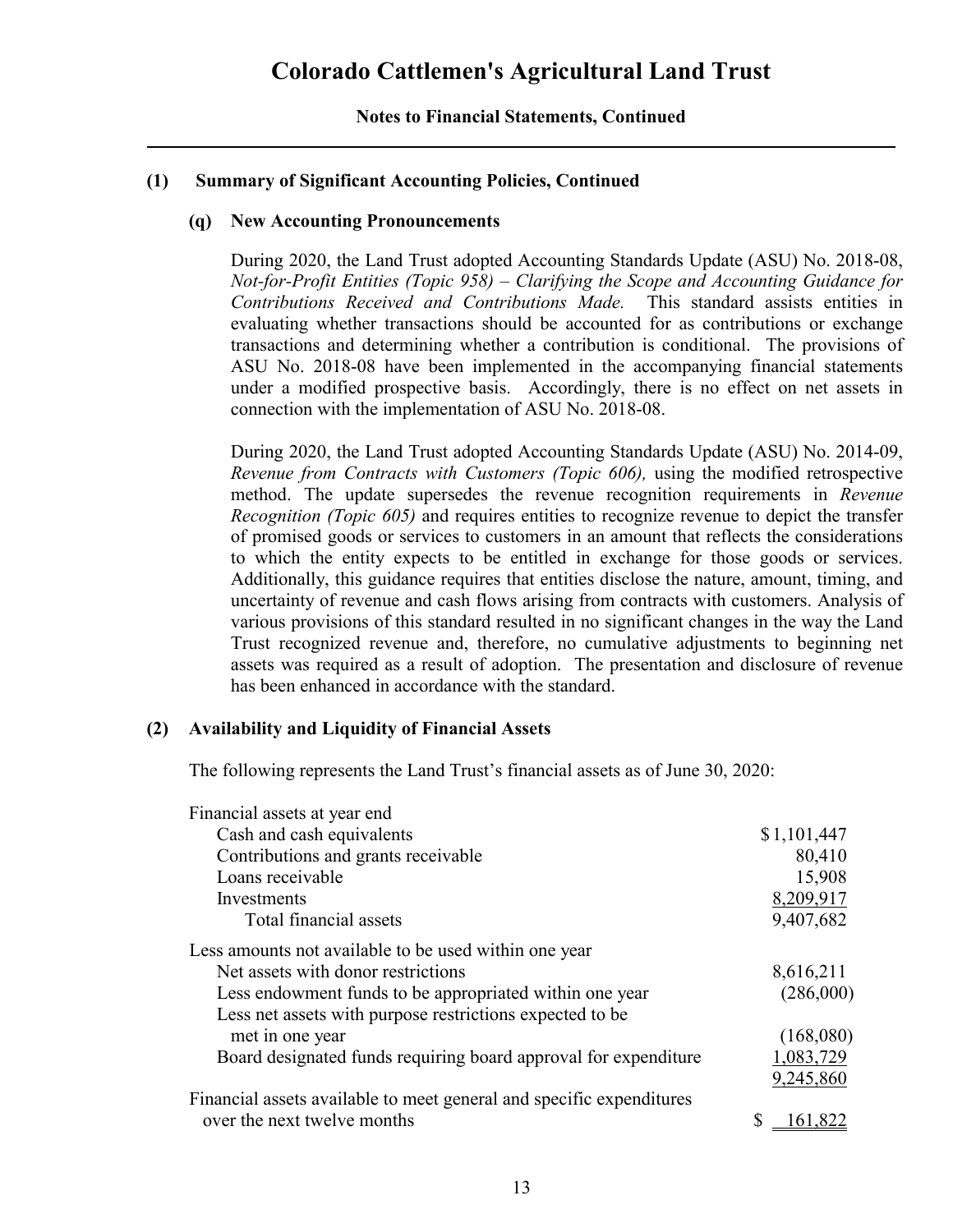## **(2) Availability and Liquidity of Financial Assets, Continued**

As part of the Land Trust's liquidity management, it has a policy to structure its financial assets to be available as its general expenditures, liabilities, and other obligations become due. The organization has a goal to maintain financial assets on hand to cover 90 days of general expenditures. Financial assets in excess of daily cash requirements are invested in money market funds and other short-term investments.

The Land Trust has board designated net assets without donor restrictions that, while the Land Trust does not intend to spend these for purposes other than those identified, could be made available for current operations, if necessary. Management has estimated that net assets with purpose restrictions expected to be met within one year total \$168,080. This estimate is based on projects expected to be completed, conservation easement transactions expected to close, and budgeted expenditures for the next year. The Land Trust also expects an annual appropriation from the endowment funds of \$286,000 to be available within the next twelve months for operations.

The Land Trust's cash flows have seasonal variations during the year attributable to the timing of conservation easement transaction closings. To manage liquidity, the Land Trust maintains a \$50,000 overdraft line of credit with a bank that is drawn upon as needed during the year to manage cash flows. At June 30, 2020, no amounts are outstanding under this line of credit.

### **(3) Investments**

Investments are stated at their fair values and were comprised of the following at June 30, 2020:

| Cash and cash equivalents                       | 619,697      |
|-------------------------------------------------|--------------|
| U.S. equities                                   | 1,130,616    |
| Fixed income                                    | 207,941      |
| Exchange traded funds (ETFs)                    | 271,373      |
| Mutual funds invested in U.S. equities          | 2,875,449    |
| Mutual funds invested in international equities | 1,538,424    |
| Mutual funds invested in fixed income           | 1,566,417    |
| Total investments                               | \$ 8,209,917 |

All investments have been valued using level one inputs other than fixed income securities totaling \$207,941, which have been valued using level two inputs. Marketable securities are exposed to various risks that may cause the reported value of the Land Trust's investment assets to fluctuate from period to period and result in a material change to the net assets of the Land Trust. Investments in equity securities fluctuate in value in response to many factors such as the activities and financial condition of individual companies, business and industry market conditions and the general economic environment. The value of bond investments and other fixed income securities fluctuate in response to changing interest rates, credit worthiness of issuers and overall economic policies that impact market conditions.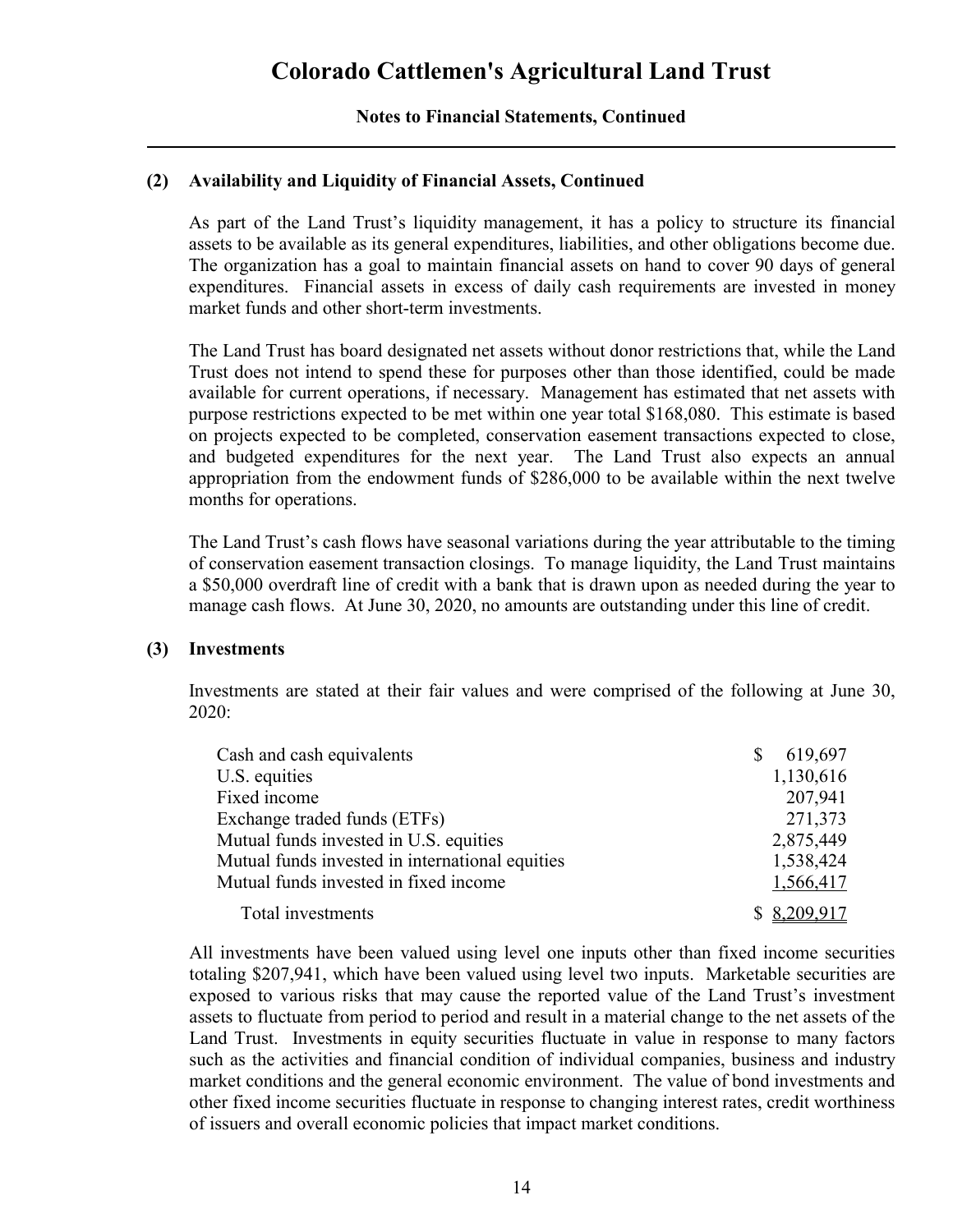## **(4) Property and Equipment**

Property and equipment consists of the following at June 30, 2020:

| Land – Rehder Ranch                       | \$500,000 |
|-------------------------------------------|-----------|
| Buildings and improvements – Rehder Ranch | 120,000   |
| Vehicles                                  | 50,897    |
| Office equipment                          | 8.999     |
|                                           | 679,896   |
| Accumulated depreciation                  | (33,536)  |
| Property and equipment, net               | 646,360   |

## **(5) Deferred Revenue**

At June 30, 2020, deferred revenue consists of cash received in advance for the following purposes:

| Sponsorships for future special events | \$45,530 |
|----------------------------------------|----------|
| Conditional contributions and grants   | 11,215   |
| Future services                        | 1,060    |
| Total deferred revenue                 | \$57,805 |

### **(6) Paycheck Protection Program Loan**

In April 2020, the Land Trust received a \$129,000 loan under the U.S. Small Business Administration's (SBA) Paycheck Protection Program (PPP) authorized under the Coronavirus Aid, Relief, and Economic Security Act (the CARES Act). Under the program, this loan may be partially or fully forgiven if certain eligibility requirements are met, including that 60% of the loan must be spent on payroll. The loan is being treated as a refundable advance of a conditional contribution until such time that the loan has been explicitly forgiven by the SBA. At such time that the loan is forgiven, the conditions will be considered met and the Land Trust will recognize contribution revenue in the amount of the loan forgiveness.

In the case that the loan is not forgiven in its entirety, the outstanding balance is payable in equal amounts required to fully amortize the principle amount outstanding on the note by the maturity date of April 23, 2020. The loan is unsecured, and interest is charged at 1% per annum.

## **(7) Line of Credit**

The Land Trust has a \$50,000 overdraft protection line of credit with a financial institution that bears interest at a variable rate of prime plus 2%. Interest is due monthly and the line of credit is secured by depository accounts at the financial institution. There were no amounts outstanding on the line of credit at June 30, 2020.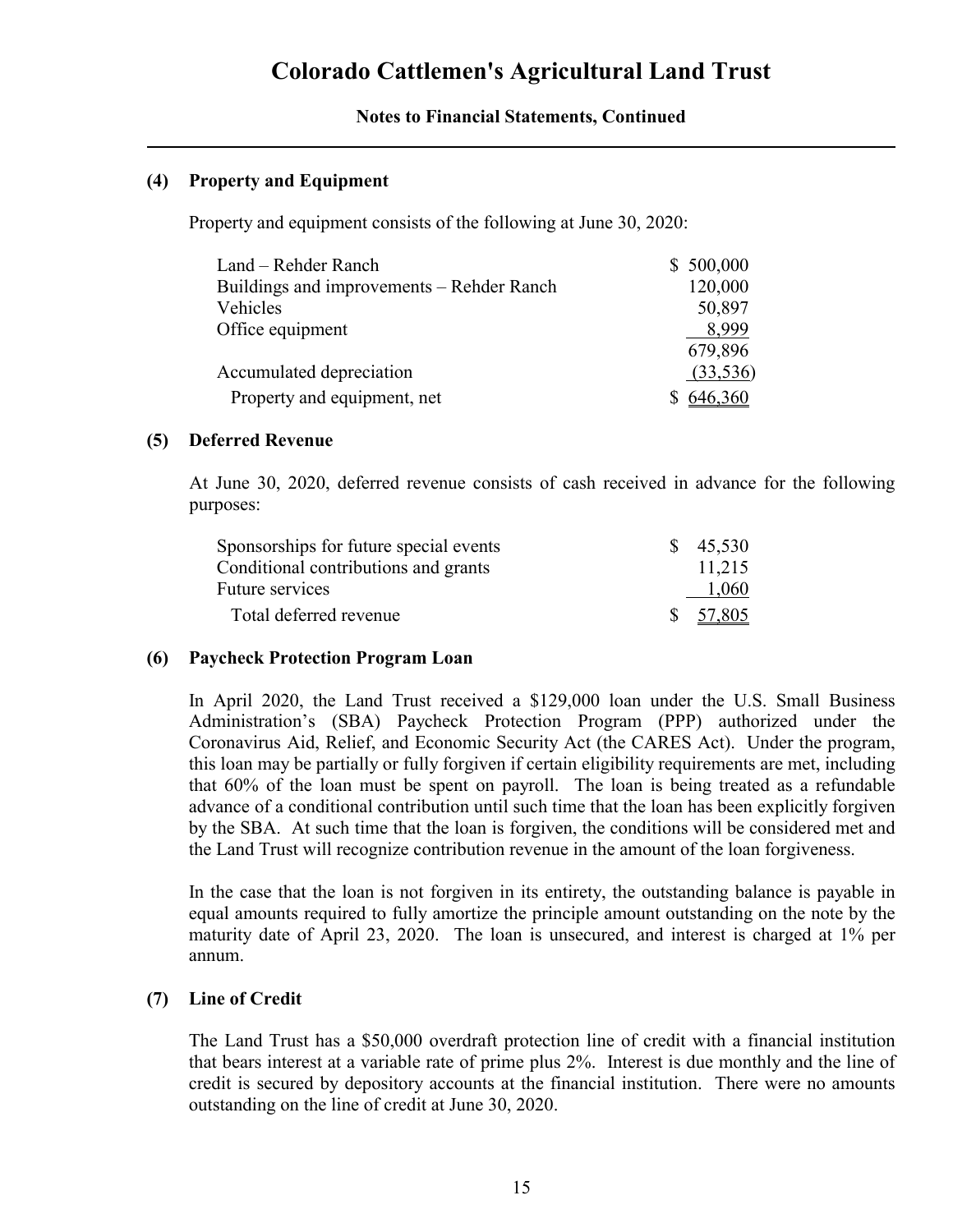#### **(8) Conservation Easements**

As of June 30, 2020, the Land Trust holds 402 easements covering approximately 656,201 acres in 42 counties throughout Colorado, and in parts of Wyoming and New Mexico. Conservation easements are interests in land which possess conservation value, but not economic value to the Land Trust. The Land Trust provides stewardship, ongoing monitoring, and legal protection of the conservation easements.

### **(9) Net Assets**

#### Net Assets Without Donor Restrictions

The Land Trust's net assets without donor restrictions is comprised of undesignated and Board designated amounts for the following purposes at June 30, 2020:

| Undesignated                                | S | 42,508    |
|---------------------------------------------|---|-----------|
| Board designated:                           |   |           |
| Easement defense                            |   | 512,414   |
| Stewardship                                 |   | 435,377   |
| Conservation and restoration                |   | 213,914   |
| Future operating expense                    |   | 141,600   |
| Future capital assets                       |   | 19,776    |
| Other activities                            |   | 60,648    |
| Inter-fund loan                             |   | (300,000) |
| Total board designated net assets           |   | 1,083,729 |
| Total net assets without donor restrictions |   | 1,126,237 |

#### Net Assets With Donor Restrictions

Net assets with donor restrictions are restricted for the following purposes or periods as of June 30, 2020:

| Specific purpose                                     |           |
|------------------------------------------------------|-----------|
| <b>Easement</b> defense                              | 451,638   |
| Conservation advancement loan fund (CALF)            | 452,232   |
| Future projects                                      | 151,869   |
| Passage of time                                      |           |
| Contributions receivable                             | 31,334    |
| Total subject to purpose and time restrictions       | 1,087,073 |
| Endowments                                           |           |
| Stewardship Endowment Fund                           | 4,515,972 |
| <b>Operating Endowment Fund</b>                      | 1,101,903 |
| <b>Conservation Endowment Fund</b>                   | 109,208   |
| Rehder Ranch Endowment Fund                          | 1,668,424 |
| Ron and Kitty Boeddeker Peaks to Plains Conservation |           |
| and Restoration Fund                                 | 133,631   |
| Total endowments                                     | 7,529,138 |
| Total net assets with donor restrictions             | 8,616,211 |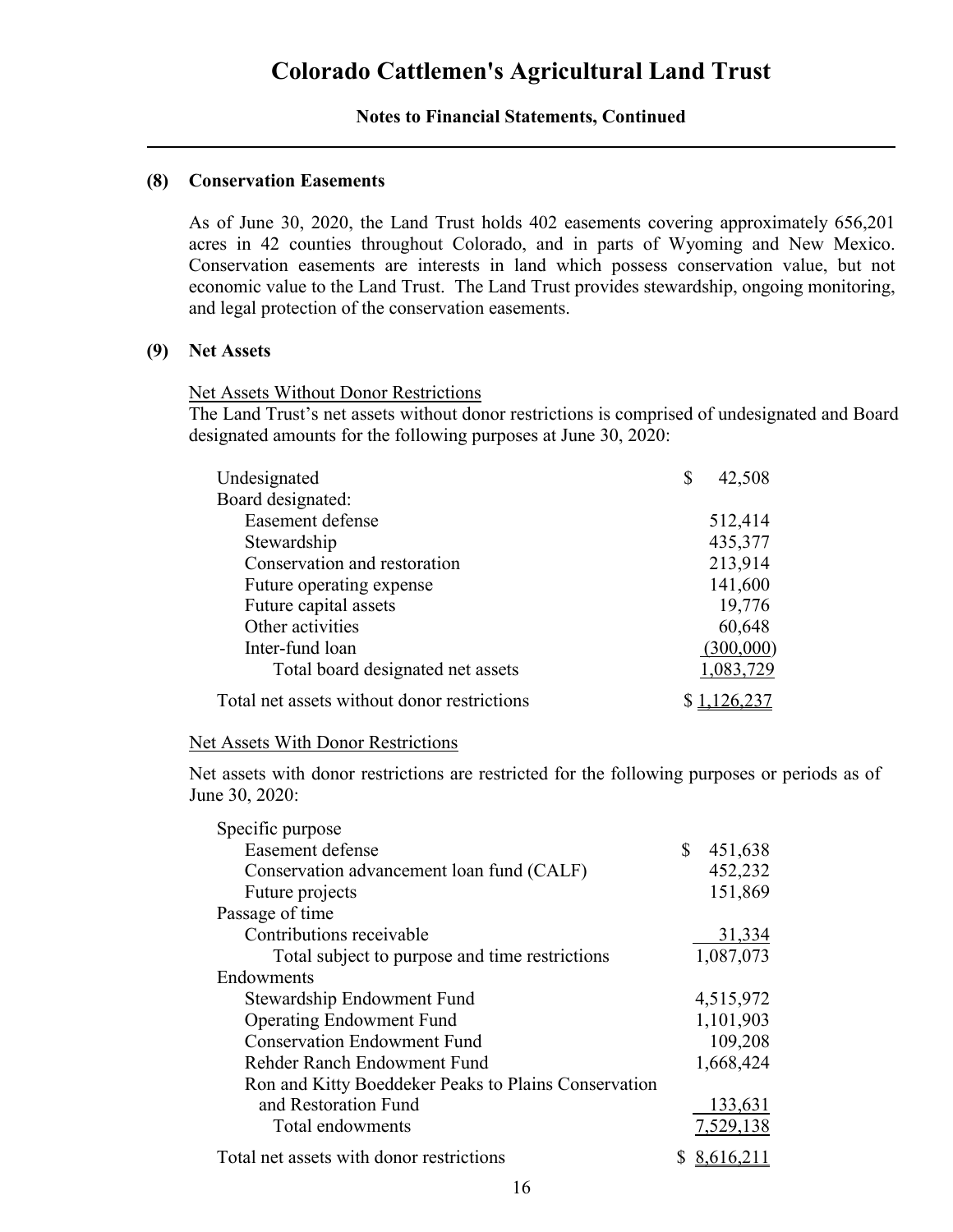# **Colorado Cattlemen's Agricultural Land Trust**

#### **Notes to Financial Statements, Continued**

#### **(9) Net Assets, Continued**

Net assets were released from restriction for the following purposes for the year ended June 30, 2020:

| Purpose and time restrictions accomplished   |           |
|----------------------------------------------|-----------|
| Easement defense                             | \$148,108 |
| Database migration                           | 31,308    |
| 25 <sup>th</sup> Anniversary Book            | 7,000     |
| Forever Colorado (marketing)                 | 115,725   |
| Yampa Valley Land Trust, Inc. acquisition    | 41,941    |
| Other                                        | 22,514    |
| Total purpose and time restrictions          | 366,596   |
| Endowment funds appropriated for expenditure | 258,659   |
| Total net assets released from restriction   | 625, 255  |

The Land Trust has established a legal defense fund to help fight threats to conservation easements and interests. Donations to the legal defense fund are recorded as increases in net assets with donor restrictions, and are released from restriction when qualifying expenses are incurred.

The Land Trust has established a conservation advancement loan fund with donor restricted contributions that provides short-term loans to landowners for conservation easement transaction costs. The Land Trust charges a 5% fee on draws made from the loan fund. The fee income is reinvested in the fund for future loans and included in net assets with donor restrictions. Outstanding loans totaled \$15,908 at June 30, 2020 and are included in the accompanying statement of financial position.

#### Endowment funds

The State of Colorado has adopted the Uniform Prudent Management of Institutional Funds Act (UPMIFA). The Land Trust has interpreted UPMIFA as requiring the preservation of the fair value of the original gift as of the gift date of the donor-restricted endowment funds, absent explicit donor stipulations to the contrary. As a result of this interpretation, the Land Trust classifies as nets assets with donor restrictions: (a) the original value of the gifts donated to the endowment, (b) the original value of subsequent gifts to the endowment, and (c) accumulations to the endowment made in accordance with the direction of the donor gift instrument.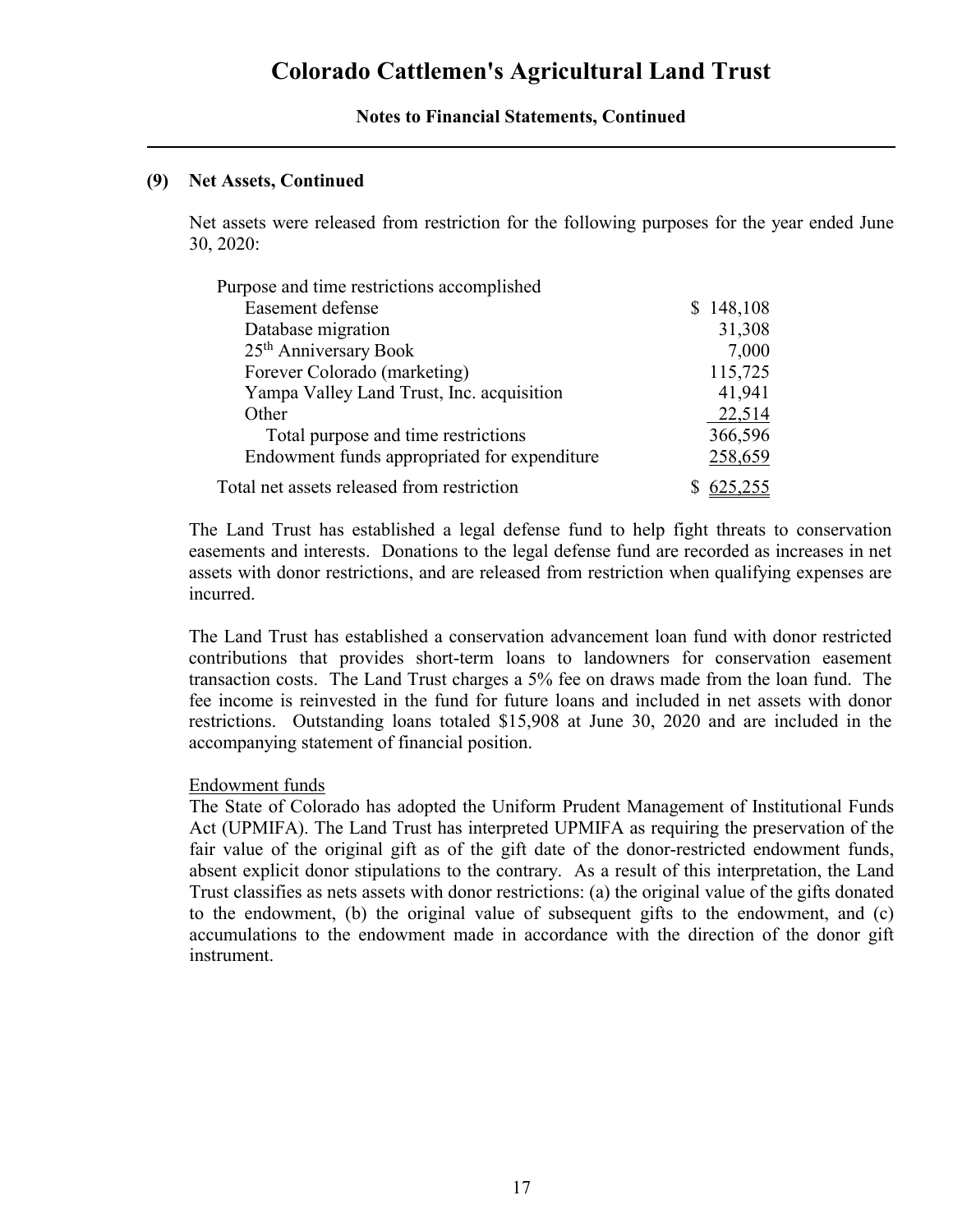## **(9) Net Assets, Continued**

In accordance with UPMIFA, the Land Trust considers the following factors in making a determination to appropriate or accumulate donor-restricted endowment funds:

- The duration and preservation of the fund
- The purposes of the Land Trust and the donor-restricted endowment fund
- General economic conditions
- The possible effect of inflation and deflation
- The expected total return from income and the appreciation of investments
- Other resources of the Land Trust
- The investment policies of the Land Trust

The stewardship of conservation easements includes the expenses of holding, administering, and enforcing the terms of conservation easements. When the Land Trust accepts a conservation easement, they take on the obligation to monitor and defend the easement in perpetuity. Donor restricted contributions to and investment income earned on the Stewardship Endowment Fund are recorded as increases in nets assets with donor restrictions until appropriated by the Board of Directors for expenditure, at which time they are released from restriction. The Stewardship Endowment Fund provides funding for the ongoing and perpetual stewardship responsibilities accepted by the Land Trust for the conservation easements it holds.

The Operating Endowment Fund was established to provide funding for the ongoing operations of the Land Trust. Contributions to and earnings on the Operating Endowment Funds are recorded as increases in nets assets with donor restrictions until appropriated by the Board of Directors for expenditure. It is intended that the balance in the Fund remain above \$1,000,000 unless specific authorization comes from a vote of two-thirds majority of the Land Trust's Board of Directors.

The Conservation Endowment Fund was acquired as part of the acquisition of the Yampa Valley Land Trust, Inc. (see note 12) and is for the purpose of supporting the completion of conservation projects. Earnings from the fund may be distributed on an annual basis. Donor restricted contributions to and investment income earned on the Conservation Endowment Fund are recorded as increases in nets assets with donor restrictions until appropriated by the Board of Directors for expenditure, at which time they are released from restriction.

The Rehder Ranch Endowment Fund consists of an investment fund and a historic sheep ranch, consisting of land and buildings, acquired as part of the acquisition of the Yampa Valley Land Trust, Inc. (see note 12). The endowment was initially established as part of a bequest and the property is to be held in perpetuity, to be managed as a nature preserve for the study of local plants and wildlife. As part of the bequest, a cash donation was made to provide for the maintenance and upkeep of the ranch.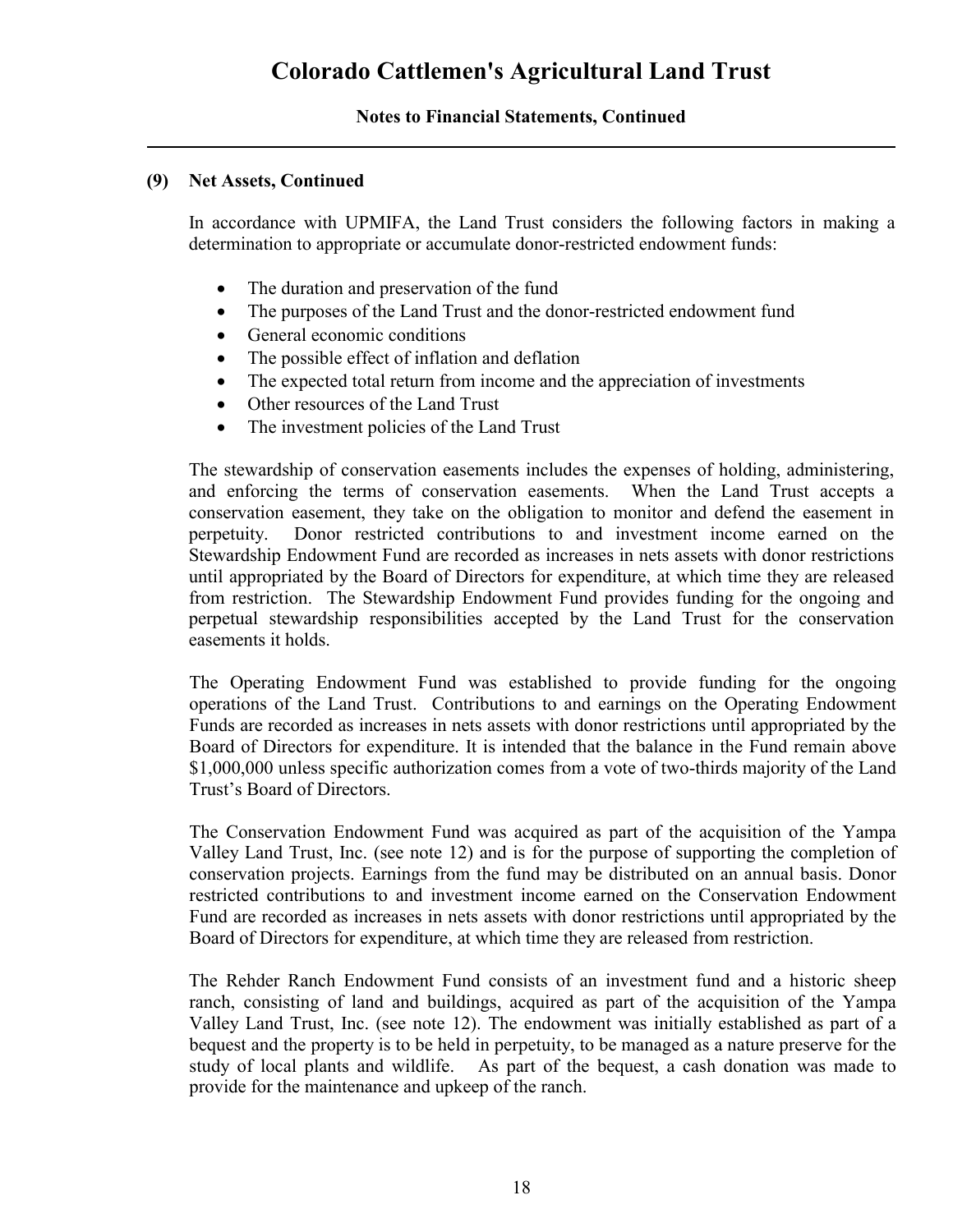## **(9) Net Assets, Continued**

At June 30, 2020, the Rehder Ranch Endowment Fund consisted of the following:

| Cash                                       | 7,401       |
|--------------------------------------------|-------------|
| Land                                       | 500,000     |
| Buildings, net of accumulated depreciation | 115,500     |
| Investments                                | 1,046,737   |
| Accounts payable and accrued liabilities   | (1,214)     |
| <b>Total Rehder Ranch Endowment Fund</b>   | \$1,668,424 |

The Ron and Kitty Boeddeker Peaks to Plains Conservation and Restoration Fund (the Boeddeker Fund) was established in 2014 with a donor restricted contribution of \$250,000. The purpose of the Fund is to assist ranch families in placing conservation easements on their property. Contributions to and earnings on the Boeddeker Fund are recorded as increases in net assets with donor restrictions until appropriated by the Board of Directors for expenditure. The Land Trust is required to replenish the Fund through mitigation payments and additional charitable contributions, with the understanding that the Fund balance will be at least \$100,000 at the end of each year.

Following are the changes in endowment net assets for the year ended June 30, 2020:

| Endowment net assets, July 1, 2019               | \$4,557,603 |
|--------------------------------------------------|-------------|
| Contributions from Yampa Valley Land Trust, Inc. | 2,904,060   |
| Investment return                                | 87,467      |
| Contributions to endowment                       | 238,667     |
| Appropriated for expenditure                     | (258, 659)  |
| Endowment net assets, June 30, 2020              | \$7,529,138 |

#### Return Objectives, Strategies, and Risk Parameters

The Land Trust has adopted investment and spending policies, approved by the Board of Directors, for endowment assets that attempt to provide a predictable stream of funding to programs supported by its endowment funds while also maintaining the purchasing power of those endowment assets over the long-term. Accordingly, the investment process seeks to achieve an after-cost total real rate of return, including investment income as well as capital appreciation, which exceeds the annual distribution with acceptable levels of risk. Endowment assets are invested in a well-diversified asset mix, which includes equity and debt securities, that is intended to result in a consistent inflation-protected rate of return that has sufficient liquidity to make an annual distribution while growing the funds. The Land Trust expects its endowment assets to produce an average rate of return sufficient to meet the distribution policies of the endowment funds. Actual returns in any given year may vary from this amount. Investment risk is measured in terms of the total endowment fund; investment assets and allocation between asset classes and strategies are managed to not expose the fund to unacceptable levels of risk.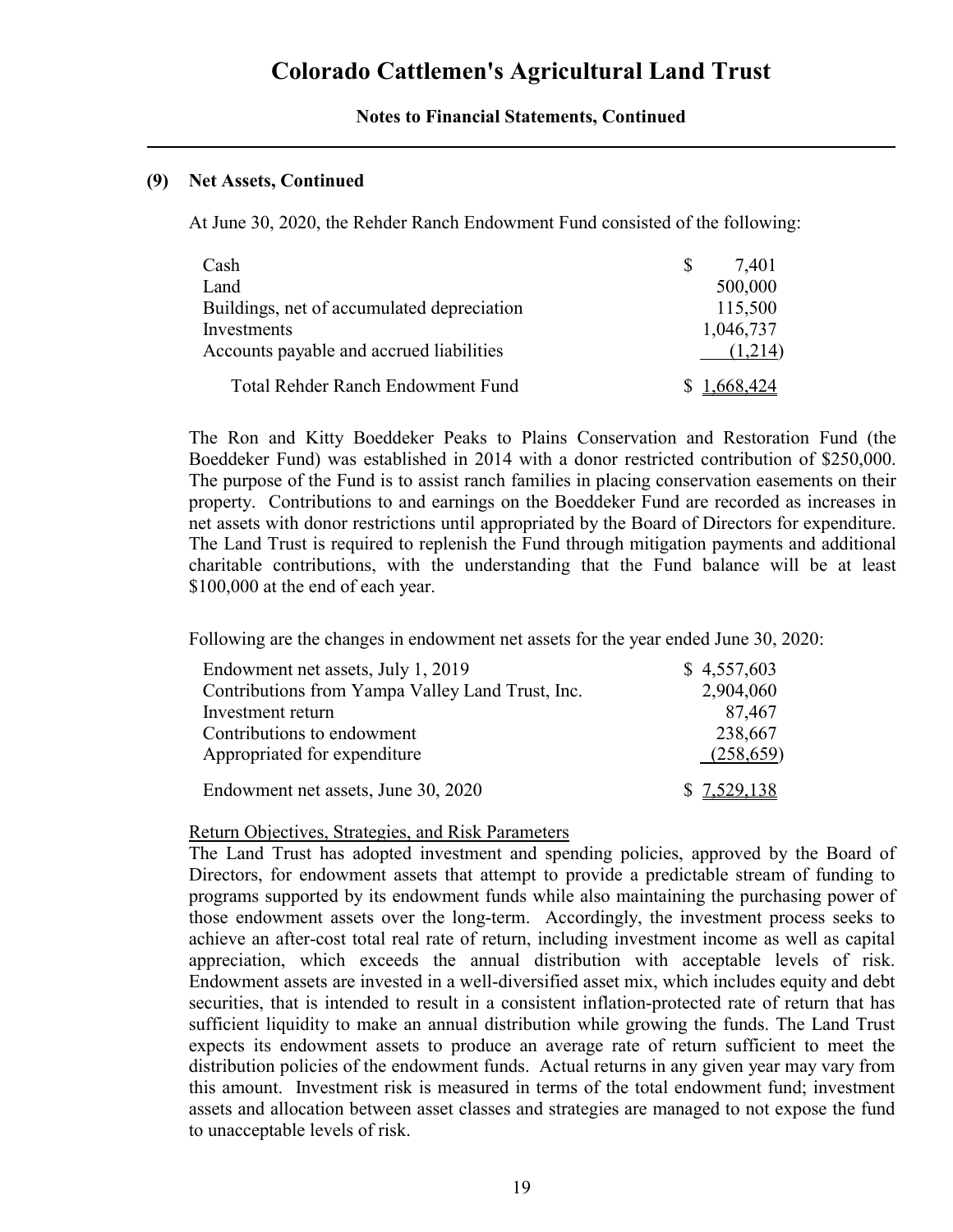## **(9) Net Assets, Continued**

Distribution Policies and How the Investment Objectives Relate to the Policies

The Land Trust adopted a policy that provides for distributions from the Stewardship Endowment Fund upon approval by the Board of Directors and is limited to less than 6% of asset values as determined on a rolling three-year average. In order to maximize investment return, no more than 50% of the approved distribution may be transferred during a single month. In establishing this policy, the Land Trust considered the long-term expected return on its investment assets, the nature and duration of the endowment fund, and the possible effect of inflation. The Land Trust expects the current distribution policy to grow its endowment funds at a rate consistent with the objectives of maintaining the purchasing power of the endowment assets as well as providing additional real growth through new gifts and investment returns, while minimizing risk. During the year ended June 30, 2020, distributions totaling \$122,177 were made from the fund.

The Land Trust adopted a policy that provides for distributions from the Operating Endowment Fund upon approval by the Board of Directors and within the range of 4-6% of asset values as determined on a rolling three-year average. During the year ended June 30, 2020, the Board of Directors approved a distribution rate of 6%. Accordingly, withdrawals of \$67,000 were made to fund operations.

Distributions are made from the Conservation Endowment Fund upon approval of the Board of Directors. No distributions were made from the Conservation Endowment Fund during the year ended June 30, 2020.

The donor agreement for the Ron and Kitty Boeddeker Peaks to Plains Conservation and Restoration Fund allows the spending of principal and earnings for the specified uses of the Fund. During the year ended June 30, 2020, withdrawals totaling \$12,000 were made to fund northwestern Colorado conservation efforts.

Withdrawals are made from the investments held as part of the Rehder Ranch Endowment Fund when needed to provide for the maintenance and upkeep of the ranch. During the year ended June 30, 2020, these withdrawals totaled \$57,482.

### **(10) Employee Benefit Plan**

The Land Trust maintains a tax deferred annuity plan qualified under Section 403(b) of the Internal Revenue Code. The plan covers all employees of the Land Trust. Employees may make contributions to the Plan up to the maximum amount allowed by the Internal Revenue Code. The employer makes matching contributions of 1% of participating employees' salaries. Employer contributions to the Plan were \$4,796 for the year ended June 30, 2020.